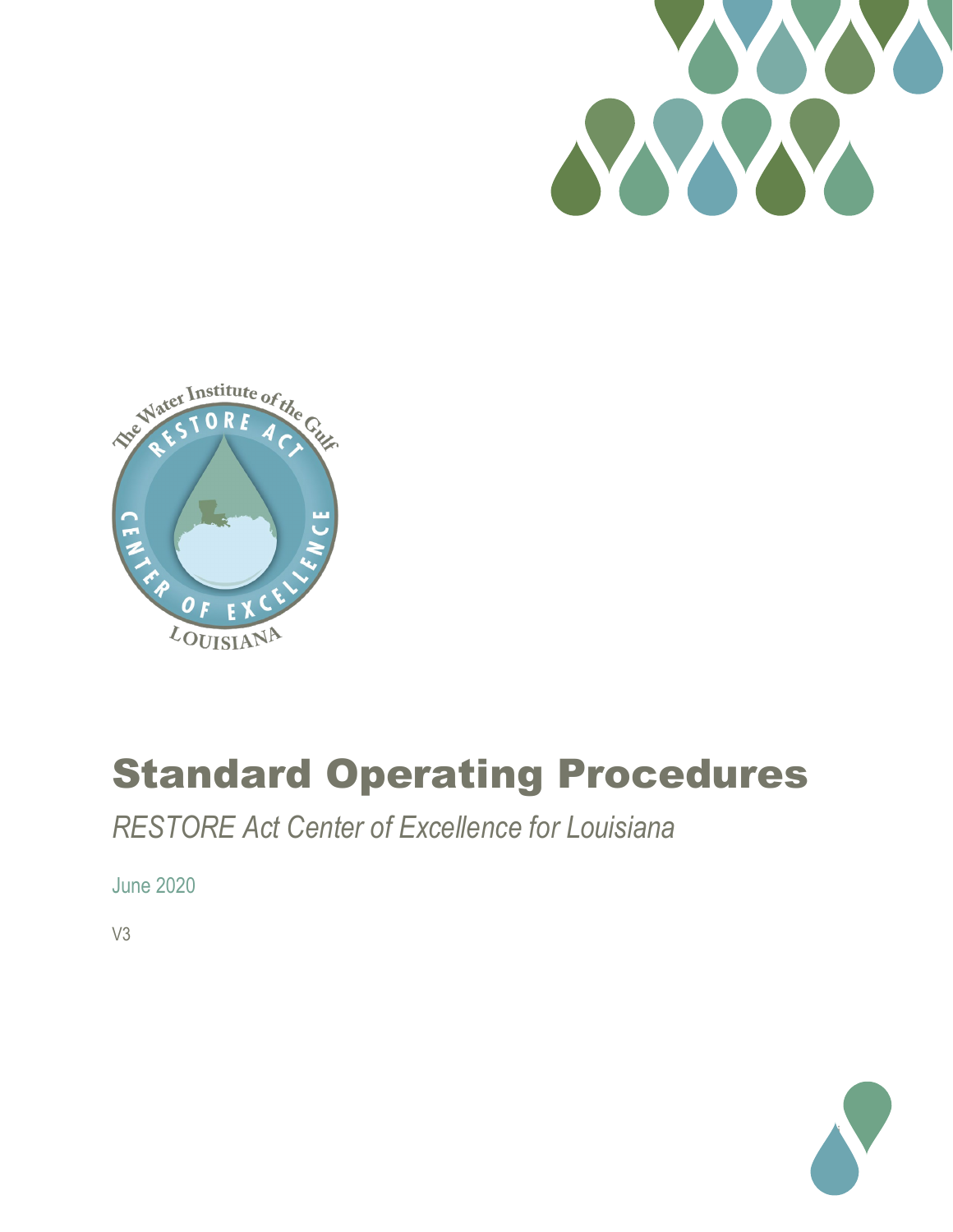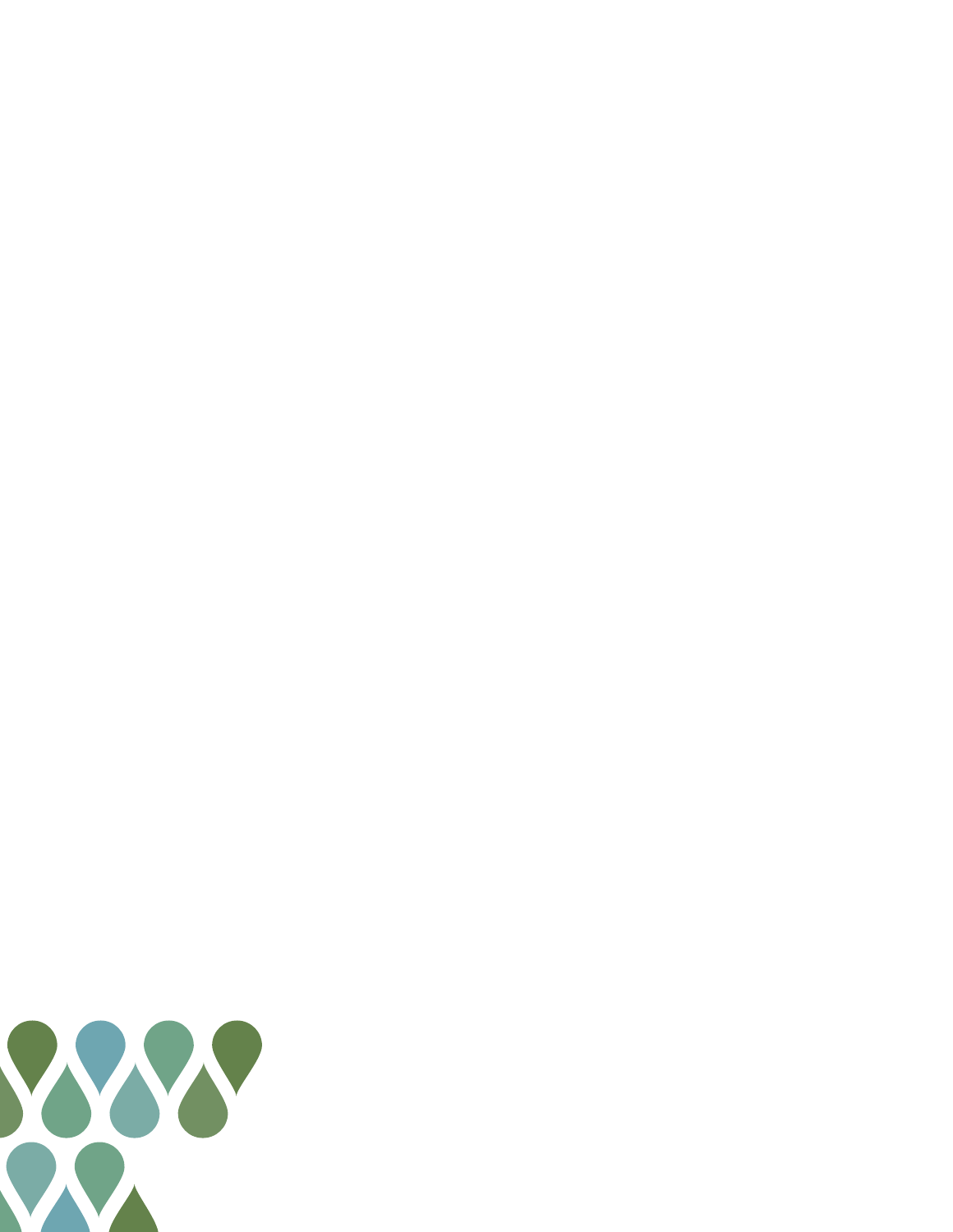#### ABOUT THE RESTORE ACT CENTER OF EXCELLENCE FOR LOUISIANA

The mission of the RESTORE Act Center of Excellence for Louisiana (LA-COE) is to support research directly relevant to implementation of Louisiana's Coastal Master Plan by administering a competitive grants program and providing the appropriate coordination and oversight support to ensure that success metrics are tracked and achieved. The LA-COE is a program within The Water Institute of the Gulf, which is a not-for-profit, independent research institute dedicated to advancing the understanding of coastal, deltaic, river and water resource systems, both within the Gulf Coast and around the world. For more information please visit [LA-COE.org.](http://www.la-coe.org/)

This document was created by the LA-COE with input from the Coastal Protection and Restoration Authority and the LA-COE's Executive Committee.

#### SUGGESTED CITATION

RESTORE Act Center of Excellence for Louisiana. 2020. Standard Operating Procedures. V3. The Water Institute of the Gulf. Baton Rouge, LA.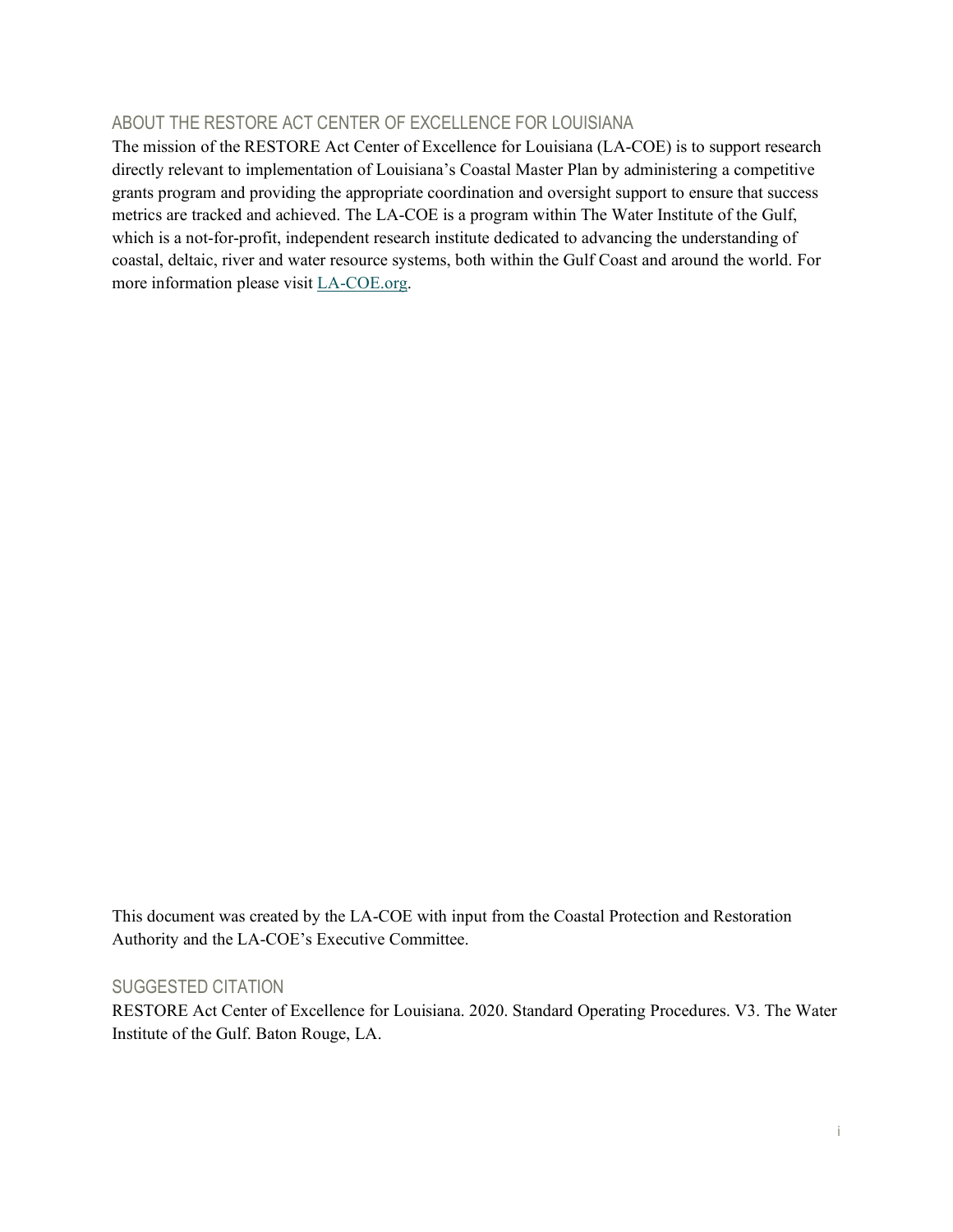## **Table of Contents**

| 1.0  |  |  |  |
|------|--|--|--|
| 2.0  |  |  |  |
| 3.0  |  |  |  |
| 4.0  |  |  |  |
| 5.0  |  |  |  |
| 6.0  |  |  |  |
| 7.0  |  |  |  |
| 8.0  |  |  |  |
| 9.0  |  |  |  |
| 10.0 |  |  |  |
| 11.0 |  |  |  |
| 12.0 |  |  |  |
| 13.0 |  |  |  |
| 14.0 |  |  |  |
| 15.0 |  |  |  |
| 16.0 |  |  |  |
| 17.0 |  |  |  |
|      |  |  |  |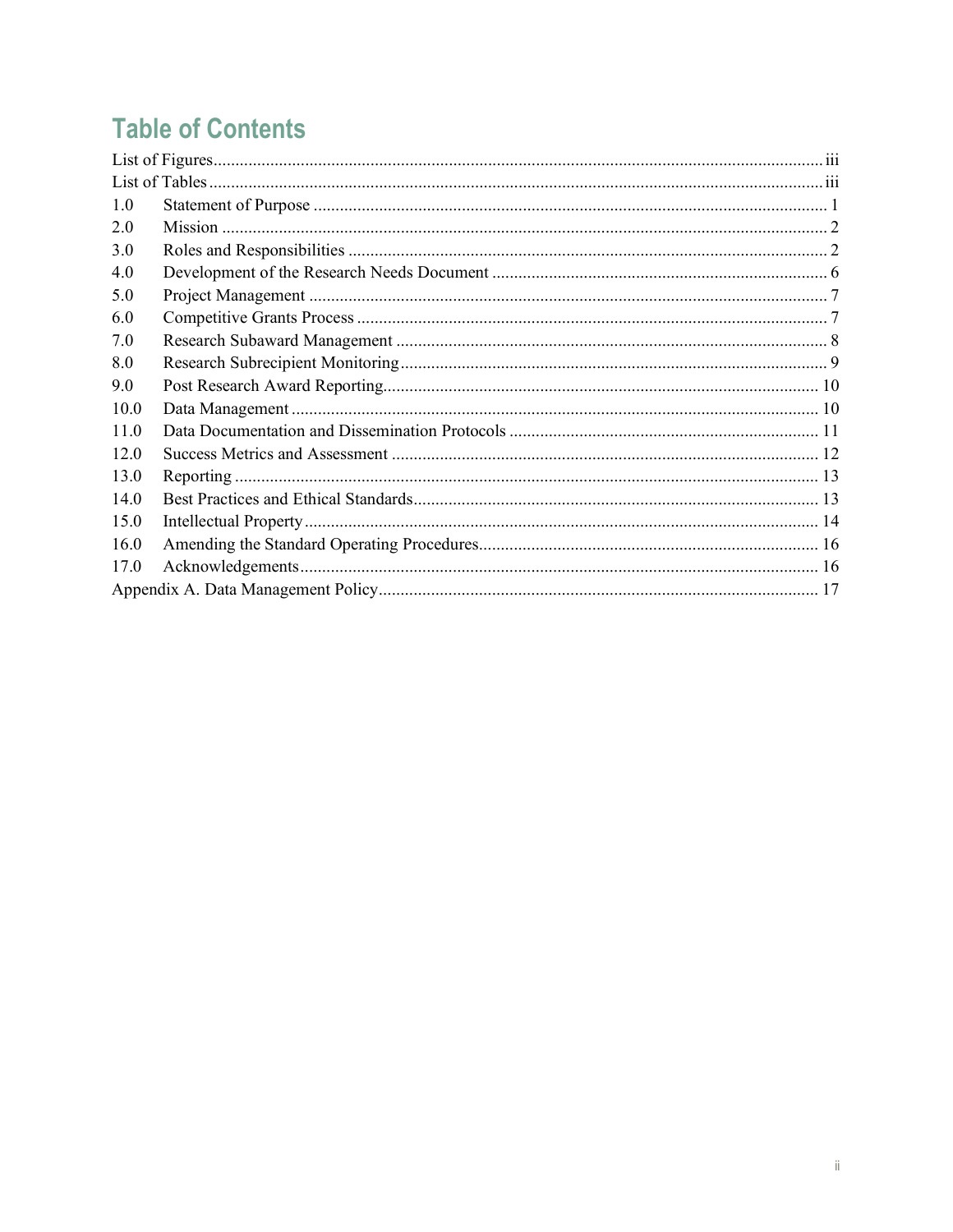### **List of Figures**

|  |  |  |  | Figure 1. Organizational structure of the RESTORE Act Center of Excellence for Louisiana 2 |
|--|--|--|--|--------------------------------------------------------------------------------------------|
|  |  |  |  |                                                                                            |

### **List of Tables**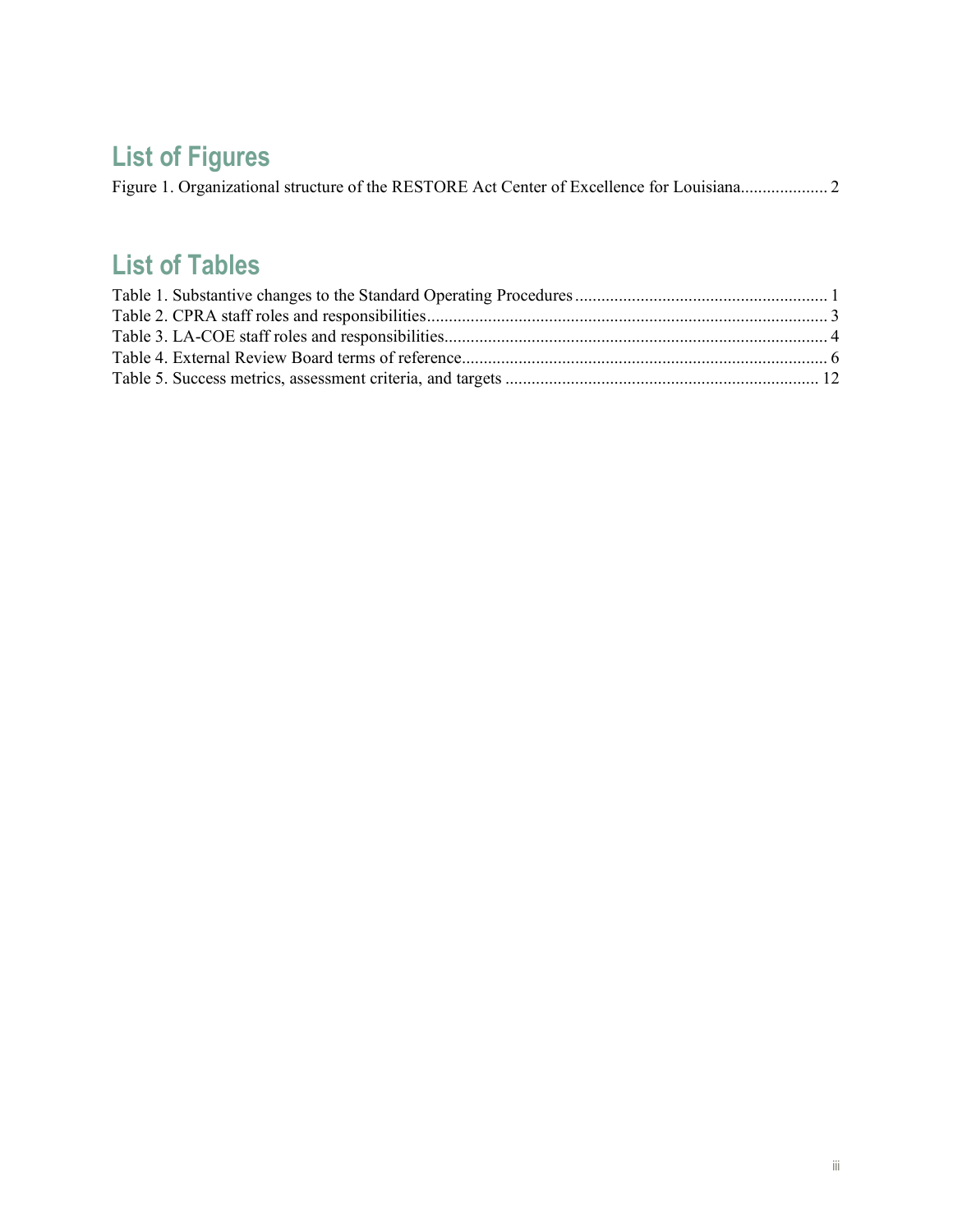### **1.0 Statement of Purpose**

The purpose of this document is to establish a set of standard and guiding procedures for the RESTORE Act Center of Excellence for Louisiana (LA-COE). The document represents the third version, and substantive edits to previous versions are listed in [Table 1.](#page-5-0)

| <b>Version</b>          | <b>Purpose/Change</b>                                                           | <b>Contributors</b> | <b>Date</b> |
|-------------------------|---------------------------------------------------------------------------------|---------------------|-------------|
| No.                     |                                                                                 |                     |             |
| $\mathbf{1}$            | Inaugural version                                                               | K. Darnell          | 2016        |
|                         |                                                                                 | D. Reed             |             |
|                         |                                                                                 | C. Groat            |             |
|                         |                                                                                 | A. Freeman          |             |
|                         |                                                                                 | E. Haywood          |             |
|                         |                                                                                 | D. Lindquist        |             |
| 2                       | Addition of:                                                                    | M. Baustian         | 2018        |
|                         | The Subject Matter Experts (3.5)<br>$\bullet$                                   | A. Dausman          |             |
|                         | The Technical Working Group (3.6)<br>$\bullet$                                  | A. Grace            |             |
|                         | Acknowledgements (17.0)<br>$\bullet$                                            | A. Freeman          |             |
|                         |                                                                                 | E. Haywood          |             |
|                         | Revision of:                                                                    | D. Lindquist        |             |
|                         | LA-COE organizational structure diagram (Figure 1)<br>$\bullet$                 |                     |             |
|                         | Conflict of interest language (14.0)<br>$\bullet$                               |                     |             |
|                         | Notification of dissemination language (9.0)<br>$\bullet$                       |                     |             |
|                         | Document title from Research "Strategy" to "Needs"<br>$\bullet$<br>(throughout) |                     |             |
|                         | Additional detail regarding the competitive grants and                          |                     |             |
|                         | associated review process (6.0)                                                 |                     |             |
|                         | Expansion of the data management plan (10.0 and                                 |                     |             |
|                         | Appendix A)                                                                     |                     |             |
|                         | Text revisions throughout (including tables) to update and                      |                     |             |
|                         | clarify text                                                                    |                     |             |
| $\overline{\mathbf{3}}$ | Addition of:                                                                    | M. Baustian         | 2020        |
|                         | Conflict of interest for Executive Committee (3.3)<br>$\bullet$                 | A. Dausman          |             |
|                         | Term limits on External Review Board members (3.4)<br>$\bullet$                 | C. Ramatchandirane  |             |
|                         | Intellectual Property (15.0)<br>$\bullet$                                       | B. Liu              |             |
|                         |                                                                                 | A. Freeman          |             |
|                         | Revision of:                                                                    | E. Haywood          |             |
|                         | Research project selection for funding (7.1)<br>$\bullet$                       | D. Lindquist        |             |
|                         | Success metrics (12.0)<br>$\bullet$                                             |                     |             |

<span id="page-5-0"></span>**Table 1. Substantive changes to the Standard Operating Procedures with section numbers listed**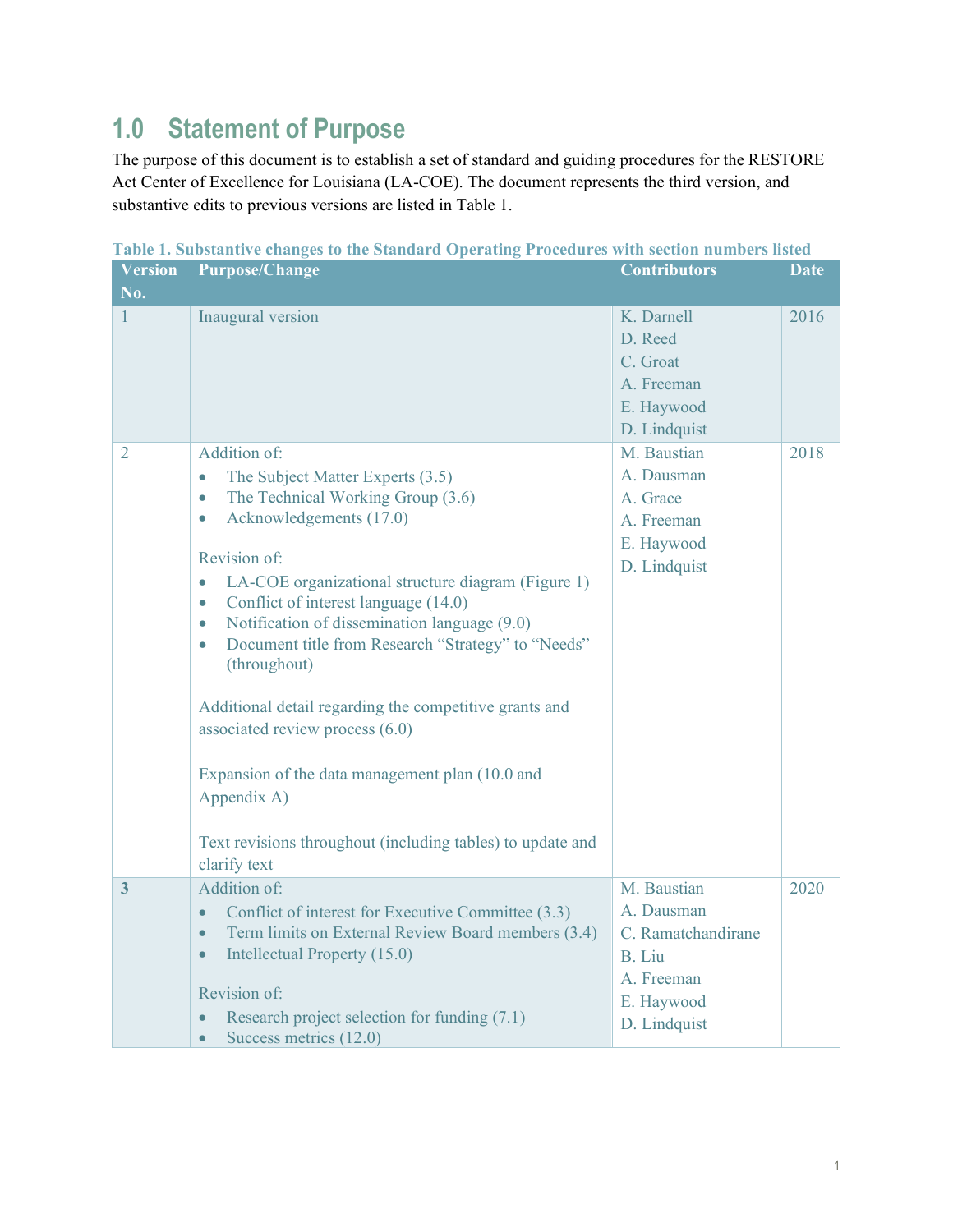### **2.0 Mission**

The mission of the LA-COE is to support research directly relevant to implementation of [Louisiana's](http://coastal.la.gov/our-plan/2017-coastal-master-plan/)  [Coastal Master Plan](http://coastal.la.gov/our-plan/2017-coastal-master-plan/) by administering a competitive grants program and providing the appropriate coordination and oversight support to ensure that success metrics are tracked and achieved. The Coastal Master Plan was developed by the Coastal Protection and Restoration Authority (CPRA) of Louisiana with input from citizens, legislators, parish representatives, and stakeholder groups using the best available science and engineering. It focuses on state coastal restoration and protection efforts and helps guide actions needed to sustain Louisiana's coastal ecosystems, safeguard coastal populations, and protect vital economic and cultural resources. The Coastal Master Plan is updated every six years, providing an opportunity for new knowledge and understanding to be incorporated.

### <span id="page-6-1"></span>**3.0 Roles and Responsibilities**

Several organizations, committees, and boards are integral to the functioning of the LA-COE. Participants collaboratively work toward the mission of the LA-COE (Figure 1). CPRA is the LA-COE prime awardee and contract manager with ultimate responsibility over the LA-COE. CPRA receives the grant funds from the U.S. Department of the Treasury. The LA-COE coordinates the Executive Committee (EC), External Review Board (ERB), Subject Matter Experts (SMEs), and Technical Working Group (TWG).



<span id="page-6-0"></span>**Figure 1. Organizational structure of the RESTORE Act Center of Excellence for Louisiana**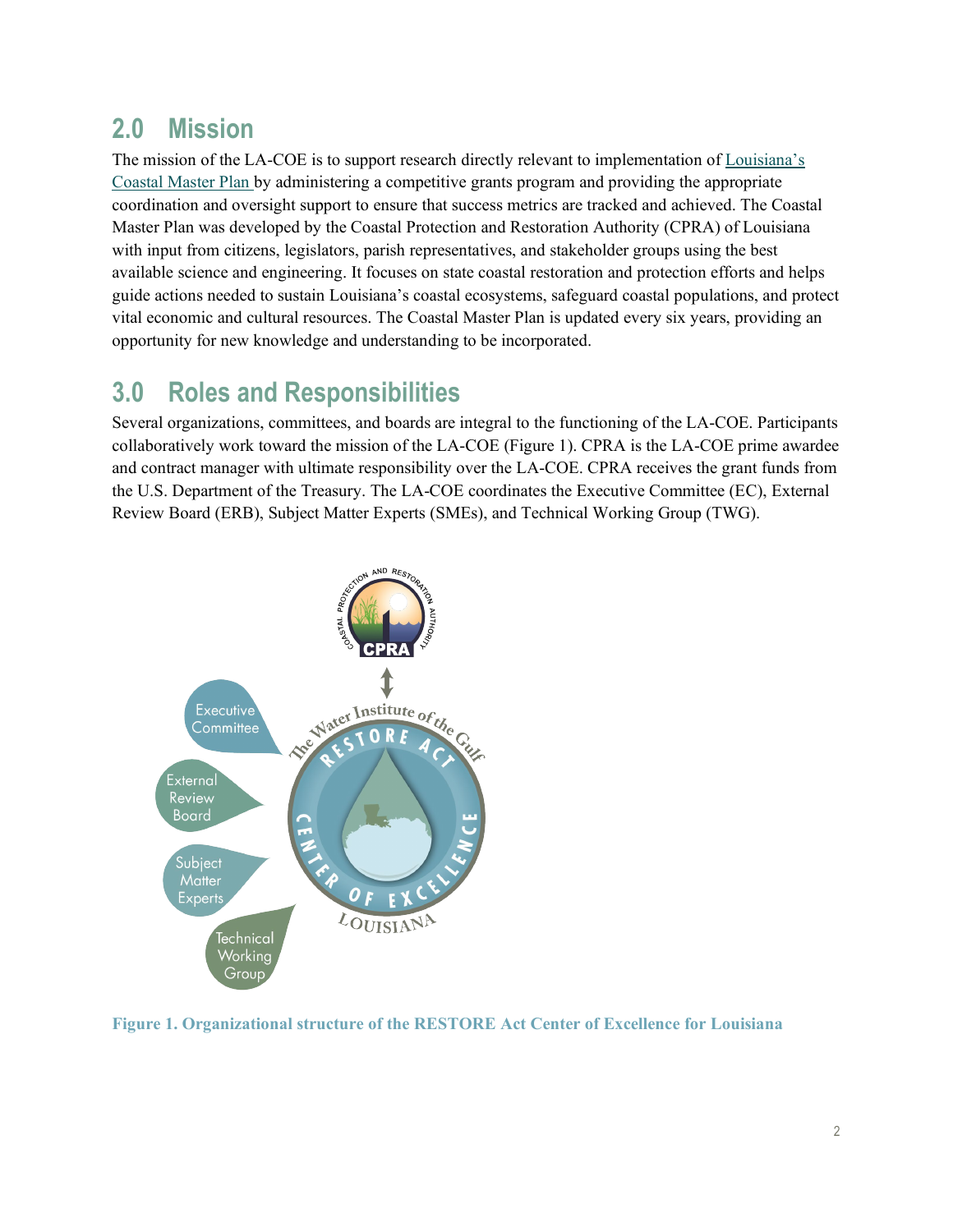#### 3.1. THE COASTAL PROTECTION AND RESTORATION AUTHORITY

The Louisiana state agency, CPRA, is the single state entity with authority to articulate a clear statement of priorities and to focus development and implementation efforts to achieve comprehensive coastal restoration and protection for Louisiana. Its mandate is to develop, update, and implement Louisiana's Coastal Master Plan. The RESTORE Act provides funds via the U.S. Department of the Treasury to CPRA to use toward the development of its Center of Excellence Research Grants Program. In 2014, CPRA named The Water Institute of the Gulf (the Institute) as the LA-COE for the Grants Program. CPRA is the LA-COE project sponsor and contract manager with ultimate responsibility over the LA-COE.

As such, the role of CPRA includes:

- Working with the LA-COE to develop the Standard Operating Procedures (SOPs), the Research Needs document and the Request for Proposals (RFPs)
- Determining the relevancy of research proposals to Coastal Master Plan implementation
- Being involved in aspects of proposal review and selection, depending on the specifics of any RFP issued

CPRA and the LA-COE communicate through in-person meetings, phone calls, and email as frequently as necessary to ensure clear coordination and completion of these tasks. Key CPRA personnel (the Program Manager and Technical Advisors, hereafter referred to as "Key CPRA personnel") are responsible for LA-COE activities and oversight [\(Table 2\)](#page-7-0).

| <b>CPRA Role</b>          | <b>Responsibilities</b>                                                                                                                                                                                                                 |
|---------------------------|-----------------------------------------------------------------------------------------------------------------------------------------------------------------------------------------------------------------------------------------|
| <b>Program Manager</b>    | • Provides LA-COE program management for CPRA<br>Provides overall management and oversight of the contract between<br>$\bullet$<br>CPRA and the LA-COE<br>• Reports to U.S. Department of the Treasury                                  |
| <b>Technical Advisors</b> | • Provide technical guidance and support, including development of<br>SOPs, Research Needs document, RFP, peer review, and support<br><b>CPRA Liaisons</b>                                                                              |
| <b>CPRA Liaison</b>       | • Coordinates with the Institute's Technical Points of Contact (TPOC)<br>regarding research subrecipient progress<br>Confirms research results are directly related to implementation of the<br>$\bullet$<br><b>Coastal Master Plan</b> |

#### <span id="page-7-0"></span>**Table 2. CPRA staff roles and responsibilities**

#### 3.2. THE WATER INSTITUTE OF THE GULF

Institute personnel charged with managing the LA-COE (hereafter referred to as "LA-COE staff") oversee activities related to the LA-COE.

These oversight activities include:

- Developing and adhering to the LA-COE timeline
- Coordinating committees, working groups, and meetings to develop the SOPs, Research Needs document and RFP
- The competitive grants process
- Grants management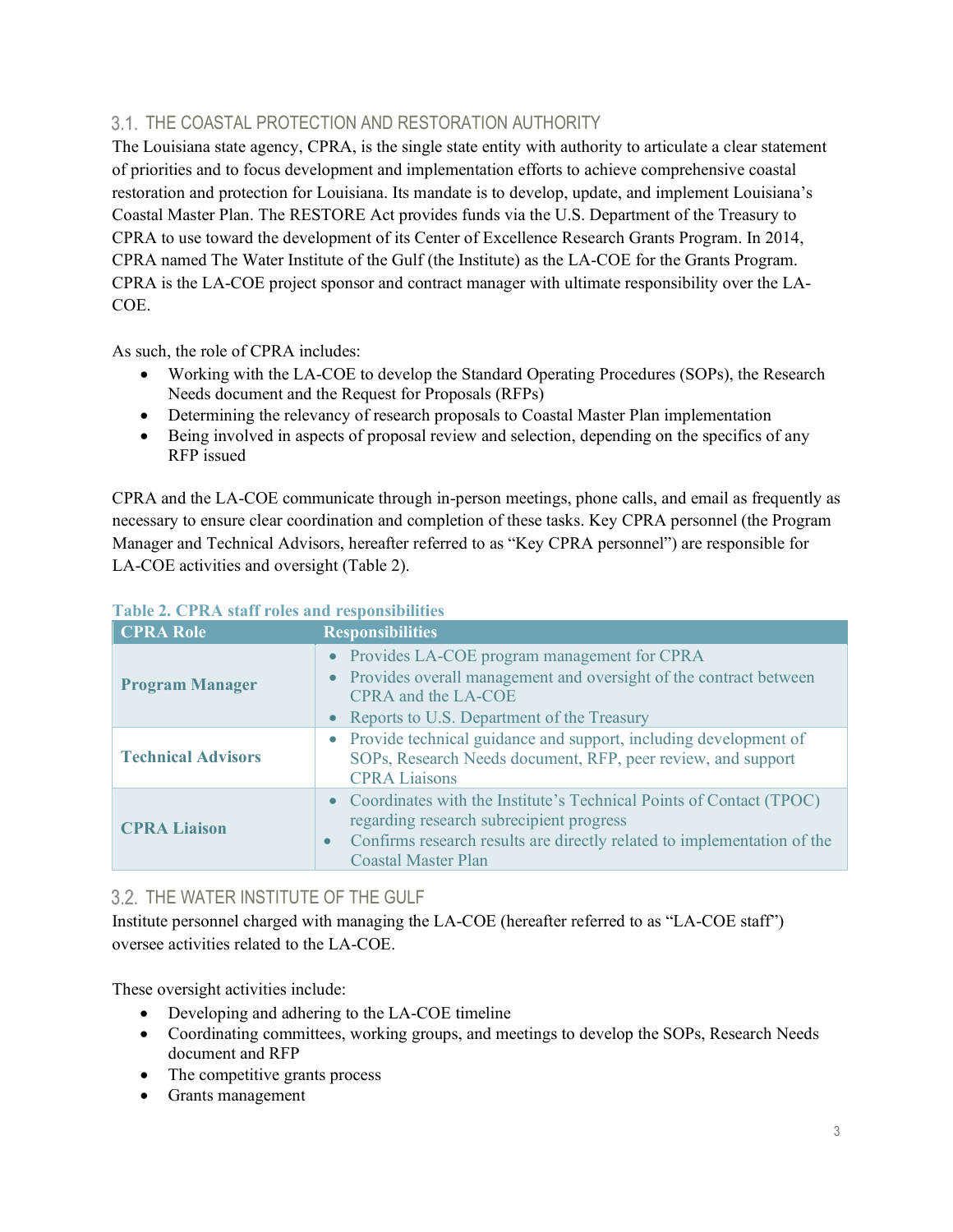- Research subrecipient monitoring
- Establishing and ensuring adherence to appropriate data management practices
- Reporting
- Developing and accessing success metrics
- Adhering to best practices and ethical standards

The LA-COE staff are responsible for key aspects of LA-COE activities and oversight [\(Table 3\)](#page-8-1).

| <b>LA-COE Role</b>                                  | <b>Responsibilities</b>                                                                                                                                                                                                                                                                                                                                                                                                                       |
|-----------------------------------------------------|-----------------------------------------------------------------------------------------------------------------------------------------------------------------------------------------------------------------------------------------------------------------------------------------------------------------------------------------------------------------------------------------------------------------------------------------------|
| <b>Director</b>                                     | Provides strategic guidance and oversight<br>$\bullet$<br><b>Chairs the Executive Committee</b><br>$\bullet$<br>Liaison with External Review Board<br>$\bullet$                                                                                                                                                                                                                                                                               |
| <b>Chief Scientist</b>                              | Provides technical guidance and support<br>$\bullet$<br>Liaison with other Centers of Excellence and Gulf science and restoration<br>funding entities                                                                                                                                                                                                                                                                                         |
| <b>Deputy Director</b>                              | Manages technical aspects of LA-COE operations, including development<br>$\bullet$<br>and revisions of the SOPs, Research Needs document, RFP, and peer<br>review process<br>Tracks progress of research subrecipients with input from Technical Points<br>$\bullet$<br>of Contact (TPOCs) and CPRA Liaisons<br>Coordinates adherence to LA-COE policies and procedures<br>$\bullet$<br>Coordinates with TPOCs and CPRA Liaisons<br>$\bullet$ |
| <b>Data Manager</b>                                 | Oversees research subrecipient adherence to data management<br>$\bullet$<br>requirements                                                                                                                                                                                                                                                                                                                                                      |
| <b>Technical Points of</b><br><b>Contact (TPOC)</b> | Tracks technical progress of the research for reporting purposes<br>$\bullet$<br>Ongoing points of contact for the research subrecipients<br>$\bullet$<br>Coordinates with CPRA Liaisons regarding research subrecipient progress<br>$\bullet$                                                                                                                                                                                                |
| <b>Grants Manager</b>                               | Manages all aspects of contracts and grants administration, including<br>$\bullet$<br>subawards and reporting                                                                                                                                                                                                                                                                                                                                 |
| <b>Program Manager</b>                              | Provides program management support including tracking financial and<br>$\bullet$<br>technical progress of the subawards and the overall project                                                                                                                                                                                                                                                                                              |
| <b>Financial Manager</b>                            | Provides oversight and guidance related to all aspects of financial and<br>$\bullet$<br>administrative compliance                                                                                                                                                                                                                                                                                                                             |

<span id="page-8-1"></span>**Table 3. LA-COE staff roles and responsibilities**

#### <span id="page-8-0"></span>3.3. THE EXECUTIVE COMMITTEE

The Executive Committee is comprised of research officials from Louisiana's universities and research organizations and is weighted toward those with a strong historic focus on coastal issues.

Permanent members of the Executive Committee are:

- Chair LA-COE Director
- Senior-level research officials from the following institutions:
	- o Louisiana State University
		- o Louisiana Universities Marine Consortium (LUMCON)
		- o Nicholls State University
		- o Tulane University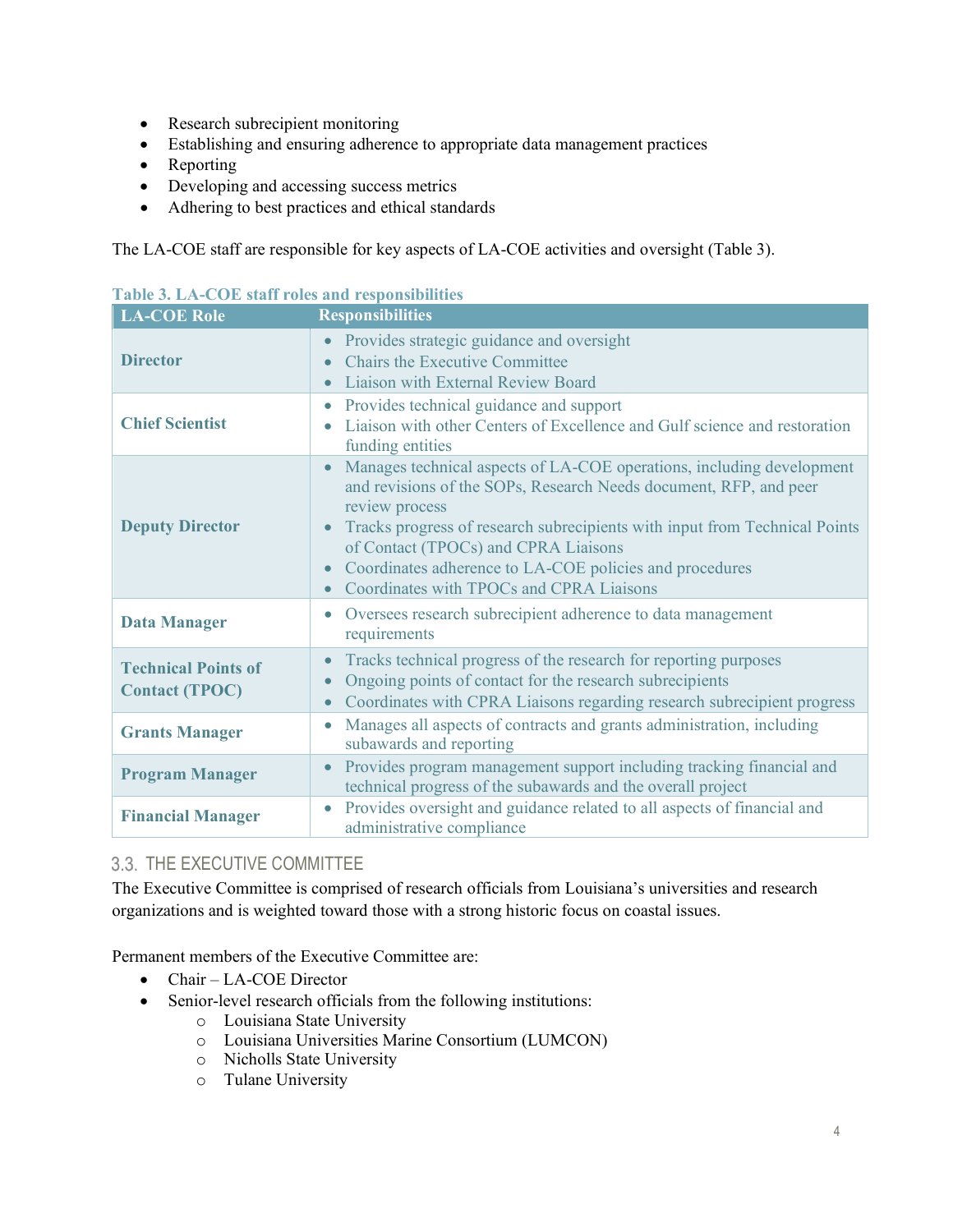- o University of Louisiana at Lafayette
- o University of New Orleans
- o Two at-large two-year rotating appointments, beginning with Louisiana Tech University and Xavier University of Louisiana, and to include Southern University, Southeastern Louisiana University, and McNeese State University in future RFP cycles

The primary responsibilities of the Executive Committee are to:

- Work with the LA-COE to develop the SOPs and Research Needs document
- Approve guidelines and requirements for the competitive grants program
- Approve processes to ensure research conducted and reports produced are appropriately reviewed and consistent with the Research Needs document
- Approve success metrics for the program
- Work with the LA-COE to establish the ERB by developing the ERB terms of reference, reviewing a list of ERB candidates, and recommending ERB members to the LA-COE Director
- Work with the LA-COE to establish the TWG

Executive Committee members are not compensated for their service on the committee, members cannot serve on the Executive Committee if any of their current research is funded by the LA-COE and a proxy from that institution will be assigned to serve on the committee per the Louisiana code of governmental ethics[1.](#page-9-1) The Executive Committee will meet as needed, but at least annually. The decision-making process for the Executive Committee is based on consensus.

#### <span id="page-9-0"></span>3.4. THE EXTERNAL REVIEW BOARD

The ERB is a group of independent experts convened to provide technical feedback on LA-COE operations and research activities.

Their role is to:

- Review and advise on the quality and importance of research proposals
- Support the development of a relevant, balanced, and achievable Research Needs document to support implementation of Louisiana's Coastal Master Plan
- Guide the long-term advancement of coastal research under the LA-COE

The ERB members provide independent and objective advice and guidance, yet do not make funding or strategic decisions. The ERB is comprised of nationally- and internationally- recognized experts on topics relevant to Louisiana's Coastal Master Plan.

The ERB is comprised of two types of members:

- Up to six *standing members* with a range of expertise in fields of science and engineering relevant to overall restoration and protection issues in coastal Louisiana
	- o One of the standing members of the ERB is appointed as the Chair of the ERB
- Up to six *temporary members* serve on the ERB during the proposal review process.
	- o These additional members are to ensure that the range of expertise on the ERB is appropriate for the nature of the proposals under consideration

<span id="page-9-1"></span><sup>1</sup> <http://ethics.la.gov/Pub/Laws/ethsum.pdf>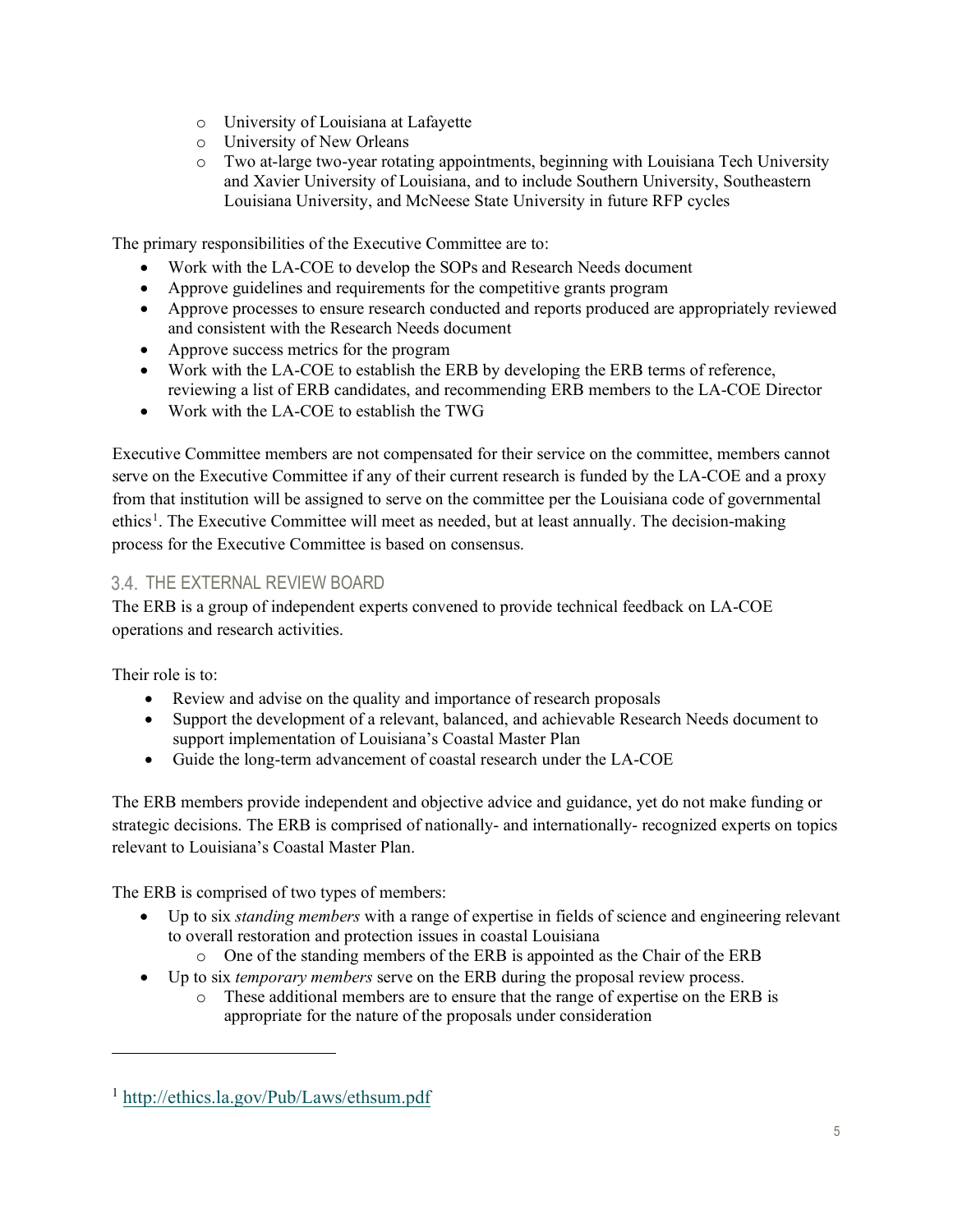Individuals serving on the ERB and current members of their research team (graduate students, postdoctoral researchers, etc.) are prohibited from participating in any way in research proposals submitted to the competitive grants process, and thus it is likely that most members would be from outside of Louisiana. The LA-COE solicits nominations from the EC for ERB members as well as public suggestions on potential members. These nominations are compiled and shared with key CPRA personnel for review and comments/suggestions, and a recommendation for selection is made by the EC. The final decision on selection of the ERB members is made by the LA-COE Director.

The primary responsibilities of the ERB are to:

- Review proposals and advise on the quality and importance of proposed research pursuits
- Support the development of a relevant, balanced, and achievable Research Needs document
- Provide feedback on the long-term advancement of coastal research under the LA-COE

The ERB standing and temporary members are compensated for their time and appropriate expenses and at most may serve for only two consecutive RFP cycles. The ERB terms of reference are listed in [Table 4.](#page-10-2)

| <b>External Review Board</b> |                                                        |  |
|------------------------------|--------------------------------------------------------|--|
| Number of members            | Up to $12$                                             |  |
| Chair                        | A standing member, selected by the EC                  |  |
| Meeting frequency            | As needed, at least annually                           |  |
| Decision-making process      | The ERB provides guidance, advice, recommendations and |  |
|                              | feedback for consideration by LA-COE and CPRA          |  |

#### <span id="page-10-2"></span>**Table 4. External Review Board terms of reference**

#### <span id="page-10-0"></span>3.5. THE SUBJECT MATTER EXPERTS

The SMEs are technical experts who independently and anonymously evaluate the proposals received following an RFP. The SMEs are selected based on qualifications, such as educational level (usually PhD or PE) and area(s) of expertise. The topical areas in the Research Needs document selected by the researchers when the proposals are submitted are used to help identify relevant SMEs. Post-doctoral researchers may be utilized as SMEs, but only one post-doctoral researcher is allowed per proposal. Lastly, an additional evaluation goal is to select one SME that is neither located in Louisiana nor conducts research in Louisiana with the intent of broadening the technical evaluation of the proposals.

#### <span id="page-10-1"></span>3.6. THE TECHNICAL WORKING GROUP

The TWG is an ad-hoc group established to help draft the Research Needs document and is comprised of researchers from Louisiana academic institutions. The TWG works with contributing experts (individuals who support TWG members by identifying research needs). The TWG is selected by the EC, LA-COE, and CPRA. The EC sets the overall approach for the Research Needs document.

### **4.0 Development of the Research Needs Document**

Following a mandate by the U.S. Department of the Treasury requiring that RESTORE Act Centers of Excellence must focus efforts on a selected set of disciplines, the LA-COE focuses on the following: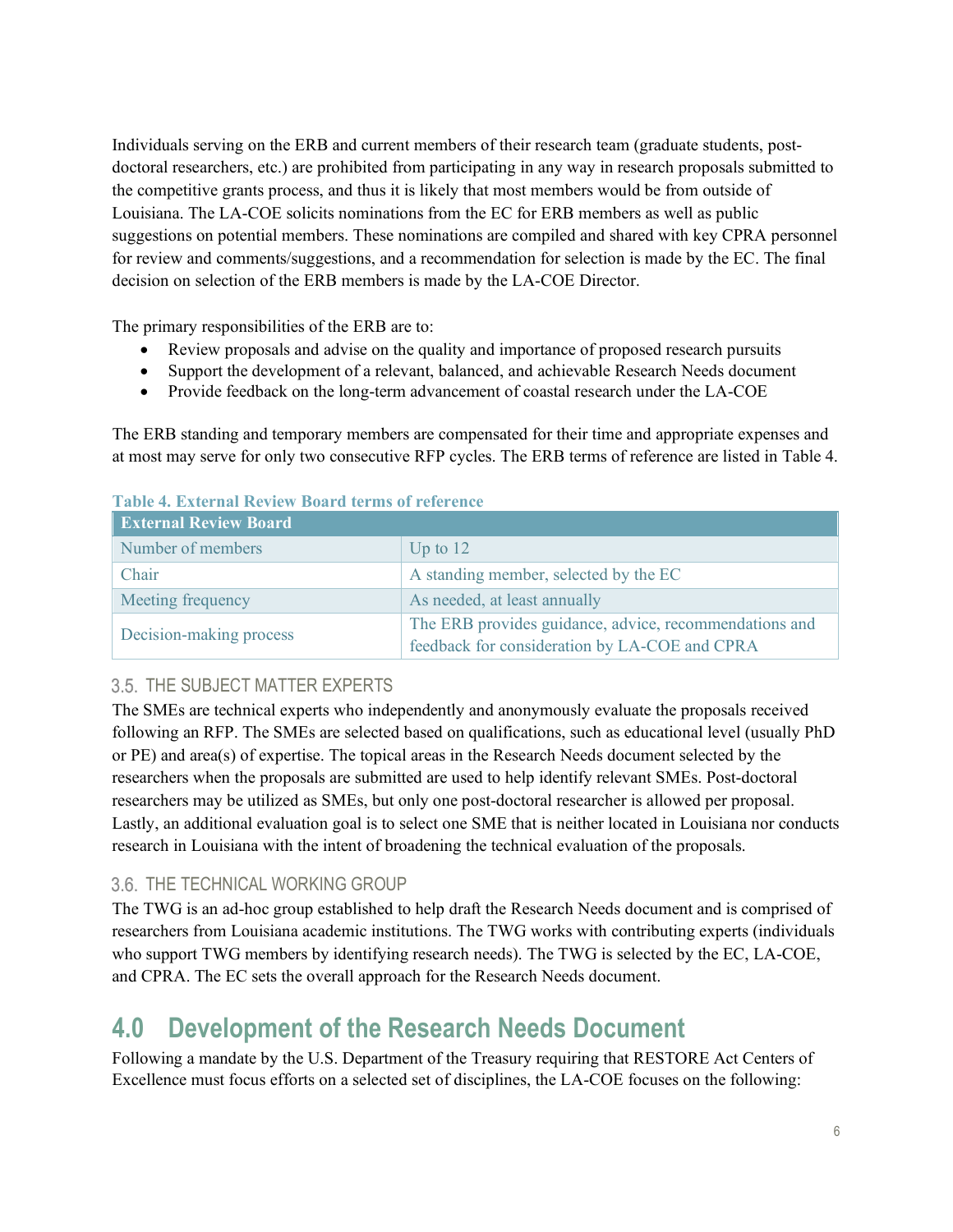#### <https://www.treasury.gov/services/restore-act/Pages/COE/Centers-of-Excellence.aspx>

- *Coastal and deltaic sustainability, restoration, and protection, including solutions and technology that allow citizens to live in a safe and sustainable manner in a coastal delta in the Gulf Coast Region*
- *Coastal fisheries and wildlife ecosystem research and monitoring in the Gulf Coast region*
- *Sustainable and resilient growth, economic, and commercial development in the Gulf Coast region*
- *Comprehensive observation, monitoring, and mapping of the Gulf of Mexico*

The [Research Needs document](https://thewaterinstitute.org/assets/docs/LA-COE-Research-needs.pdf) is a core component of the LA-COE, and it guides the competitive research that the LA-COE supports. It is focused on the disciplines listed above not only because they are pertinent to Louisiana, but also because of their emphasis on supporting and advancing Louisiana's Coastal Master Plan. The Research Needs document was developed using a two-phased approach. During the first phase, in year 1 of LA-COE operations (November 1, 2015 – October 31, 2016), key topical near-term and mid-term research needs were identified. The second phase included revisiting the document during years 2 and 3 of LA-COE operations (November 1, 2016 – October 31, 2018), and key topical long-term research needs were included, resulting in a final Research Needs document.

Research needs were identified in coordination with CPRA, the TWG, the ERB, the EC, and the public. Research needs are grouped within topic areas relevant to the Coastal Master Plan. For each topic within the Research Needs document, the scientific and technical questions underlying the research needs are outlined, research needs are identified, including some that address multiple topical areas, and potential outcomes (e.g., measurable impacts or results) are briefly summarized.

### **5.0 Project Management**

The integrated approach described in the roles and responsibilities section [\(3.0\)](#page-6-1) contributes to overall project management, financial tracking, and reporting as follows:

- Ensures funding is managed in accordance with [CPRA's Internal Agency Policies](https://cims.coastal.louisiana.gov/RecordDetail.aspx?Root=0&sid=22031)<sup>[2](#page-11-1)</sup>
- Provides accurate and timely reporting
- Improves transparency and auditability of program activities
- Streamlines business processes from proposal to award through close-out
- Allows for online access for the ERB and other authorized users to review applications and subawards, while restricting access in cases of conflict of interest
- Creates controls to ensure expenses are allowable and within budget based on the guidelines
- Reduces costs of operations by eliminating manual processes (to the extent possible) for planning, managing, and reporting award activities

### <span id="page-11-0"></span>**6.0 Competitive Grants Process**

LA-COE funds for research activities address topical areas and research needs identified in the Research Needs document through a competitive grants process. The approach used for the distribution of

<span id="page-11-1"></span><sup>2</sup> <https://cims.coastal.louisiana.gov/RecordDetail.aspx?Root=0&sid=22031>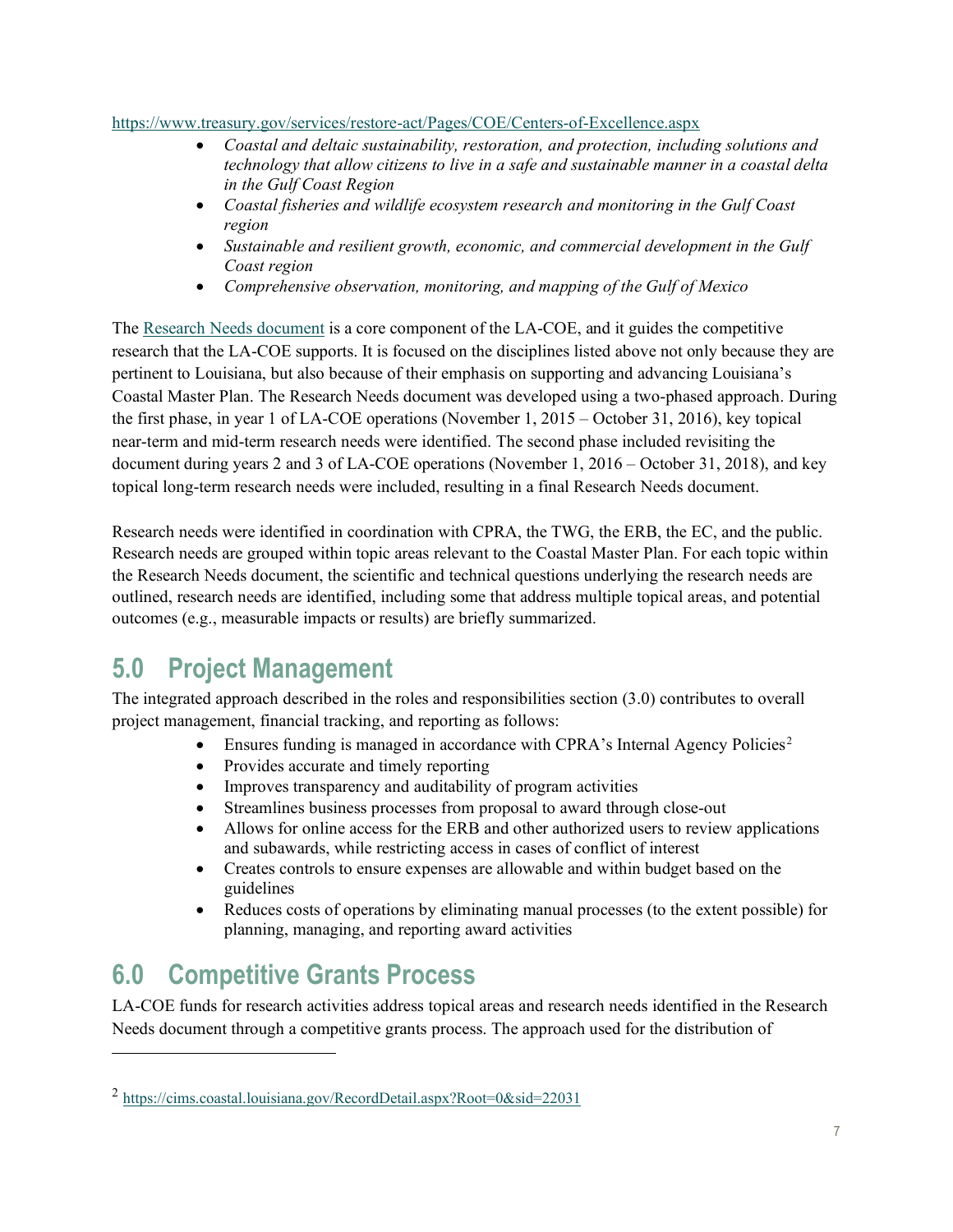competitive funds is developed by the LA-COE in coordination with CPRA. Proposals for research funding are solicited via an RFP posted on the LA-COE website and by dissemination of the RFP through relevant electronic outlets, such as list-servs. The specific nature of the RFP depends, during any funding cycle, on the amount of funds that are expected to be available. Letters of Intent (LOIs), subject to review for the relevance and applicability of the proposed research, may be required prior to proposal submission. The competitive grants process incorporates at least three levels of independent proposal review, that may include an evaluation by independent SMEs selected by LA-COE staff, SMEs added to a review panel, ERB members added to a review panel, and a review of relevance and applicability by LA-COE staff and CPRA.

Academic institutions, private firms, non-governmental organizations, non-profit organizations, and governmental agencies are all eligible for various categories of awards. Staff from CPRA and the Institute may not participate in LOIs or be part of research teams or participate in proposal development in any way, including the submission of Letters of Support. There is no limit on the number of organizational partners that can be included in a single proposal. An individual investigator may only lead one proposal submission per award type but may participate in others.

Award types may include:

- **Graduate Studentships** These awards will only be made available to support full-time graduate students conducting relevant research at Louisiana college/universities.
- **Research Awards** Any organization/institution may be the lead on a proposal and participate in the proposed research. In the case of proposals involving multiple organizations, a single organization must be identified as the lead.
- **Collaborative Awards** The Principal Investigator (PI) on each proposal must be a full-time employee of a Louisiana college/university. Other participants may be from any organization or institution within or outside Louisiana. A Louisiana college/university must be identified as the lead.

### **7.0 Research Subaward Management**

#### <span id="page-12-0"></span>7.1. SUBAWARD ADMINISTRATION

Once the ERB provides an overall evaluation of the proposals (including technical merit, quality of the research and team), the LA-COE Director, Deputy Director, and Chief Scientist meet with the key CPRA personnel to develop the recommendation for funding. Then the LA-COE Director selects research projects for funding, subject to CPRA's concurrence, and the LA-COE executes research subawards. The research subawards are issued using standard terms and conditions referenced in the RFP to allow for a smooth and efficient contracting process. Subaward administration is conducted according to all applicable federal guidelines, the terms of the LA-COE's Cooperative Endeavor Agreement with CPRA, and the Water Institute of the Gulf's internal operating procedures.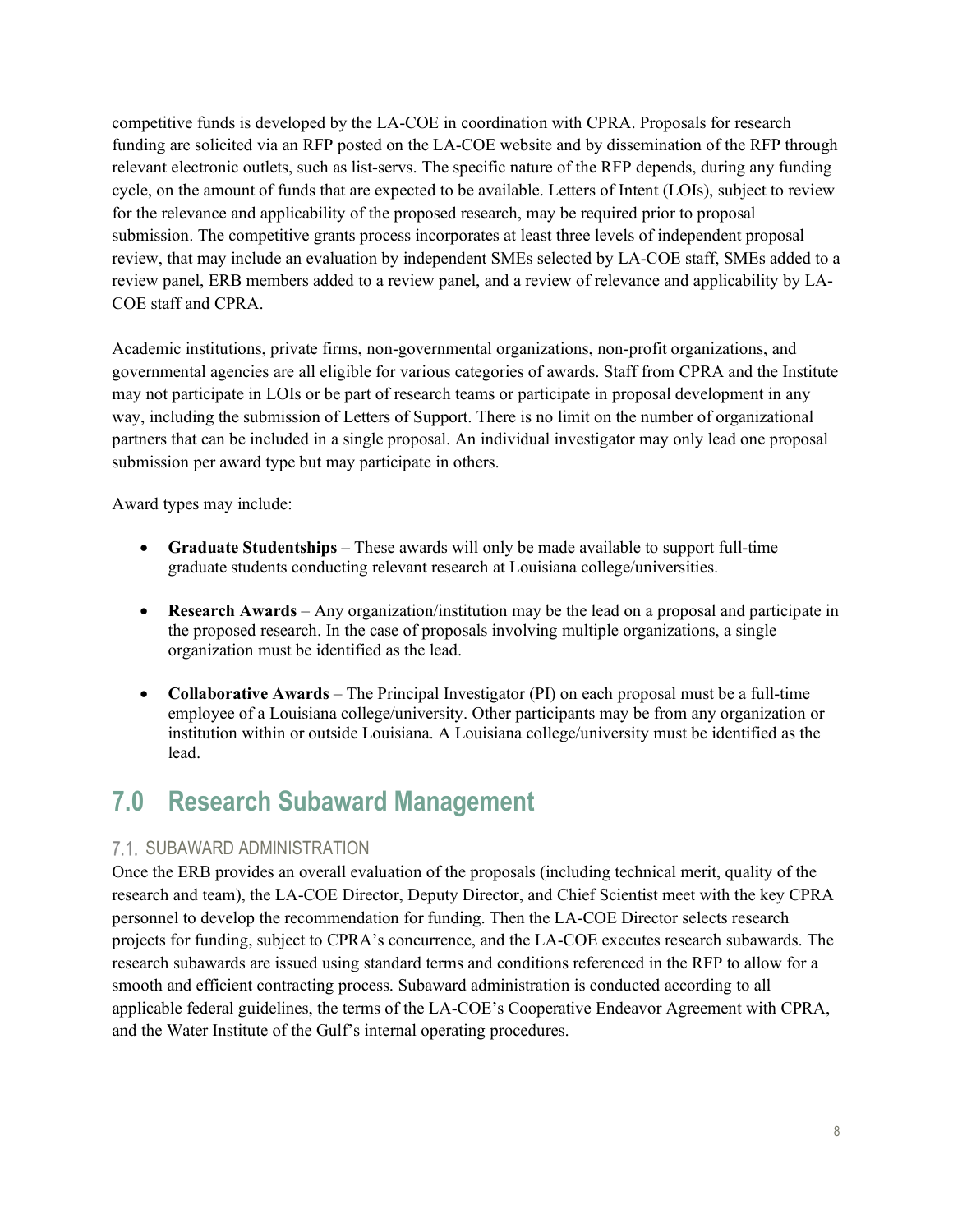#### 7.2. POST-AWARD ADMINISTRATION

Once the funds have been awarded to research subrecipients, research subawards are posted and managed through an integrated system. Expenses and reimbursement claims are processed, funds are disbursed, and financial and programmatic performance are monitored through integrated system functionality. Budget, time, and expense tracking in addition to payment capabilities are at the core of this process, including: forecasting and appropriation of funds, task allocation of time and expenses, requesting payment or reimbursement of funds, preparing paperwork, confirming the mechanism and date to issue payment order and transfer of funds to appropriate accounts, and calculating and accounting for funds.

#### 7.3. REPORTING

Research subrecipients are required to submit quarterly progress reports (Performance Progress Reports - PPR), in addition to an invoice, to allow for individual grants and overall projects to be analyzed and evaluated for compliance with the project timeline in addition to financial and programmatic objectives. Each quarterly PPR requests information about the funds expended, the key research accomplishments, any challenges that may have arisen, a list of presentations and publications, outreach activities, data management efforts, student involvement, research subrecipient monitoring, and permits required. PPRs are due within 30 days of calendar quarters. The Grants Manager reviews each invoice and PPR to ensure the information is properly recorded, evaluates the invoice against the approved budget and provides the invoice and PPR (that includes a total percent expended) to the Technical Point of Contact (TPOC). The TPOC reviews the content of the invoice and PPR, in coordination with the assigned CPRA Liaison and PI, as necessary. Once the TPOC approves the PPR, the Deputy Director provides the final review and approval of the PPR prior to payment.

#### 7.4. SECURITY

System security protects the data as well as the authentication and personally identifiable information of the LA-COE personnel, the reviewers, and the research subrecipients with levels of authorization within the systems.

### **8.0 Research Subrecipient Monitoring**

Monitoring research subrecipients is integral to supporting the mission of the LA-COE and serves to ensure compliance with project timelines and programmatic objectives throughout the duration of the award. In addition to the risk assessment and monitoring requirements in 2 C.F.R. 200.331, the LA-COE monitors the technical aspects of research subrecipient awards through:

- A "kickoff webinar" hosted by the LA-COE describing all research subrecipient reporting and monitoring requirements, with mandatory participation by at least one PI from each award, ensuring research subrecipient awareness of requirements. The webinar is held within 60 days following execution of the research subawards
- Quarterly webinars to review requirements and highlight and share recent accomplishments
- Mandatory quarterly PPRs submitted to the LA-COE
- An annual All-Hands in-person meeting coordinated by LA-COE staff in Baton Rouge, Louisiana, with mandatory participation by at least one PI from each award. The meeting is intended to promote collaborations and inform research progress. A PI from each award is expected to describe their research progress-to-date and upcoming activities
- Submission of final reports, within 30 days of the close of the award. These final reports should include electronic copies of thesis/dissertations for Graduate Studentships (to be provided as soon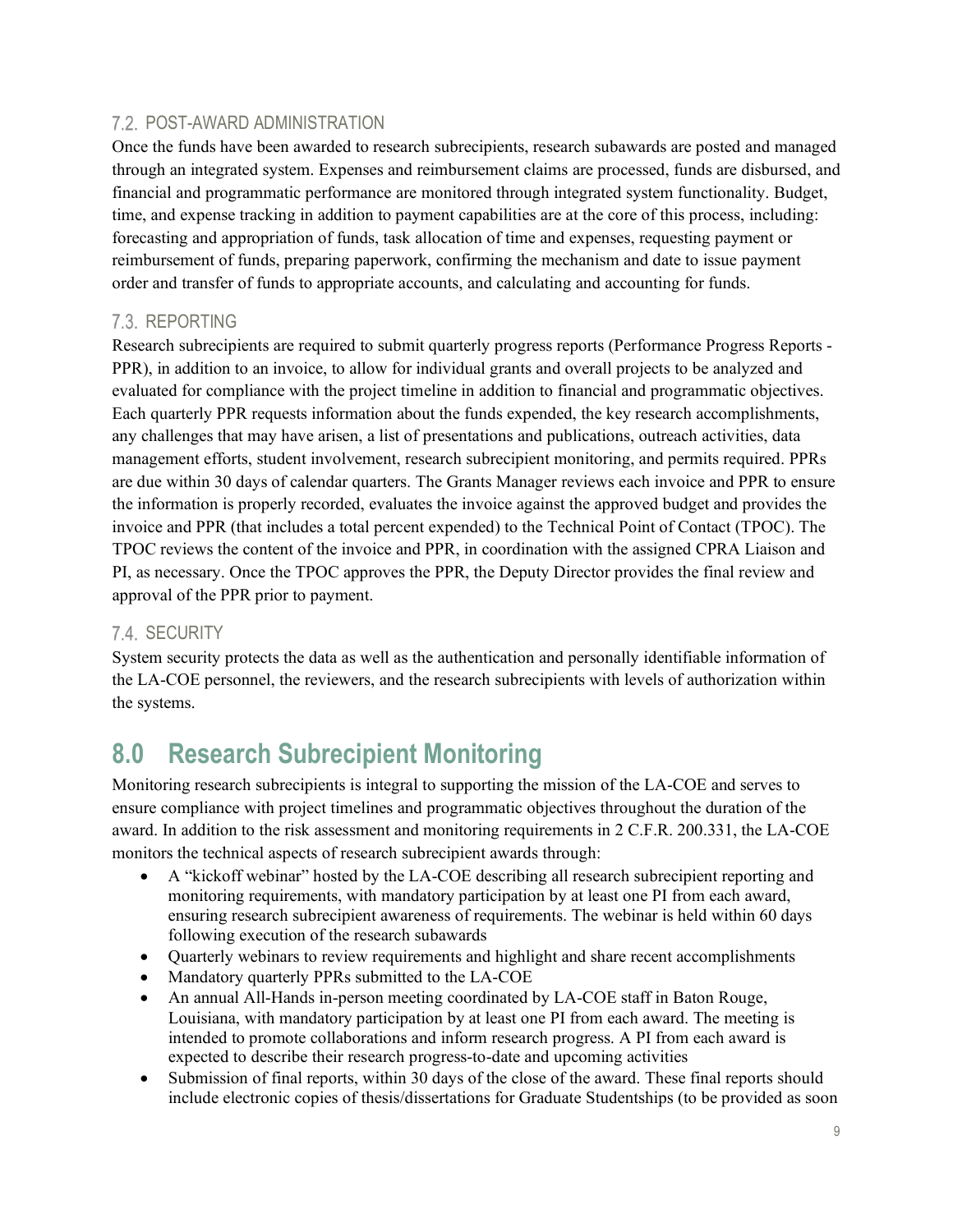as they are finalized), a summary of all research activities and findings, implications of the research findings, and copies of all publications and presentations made during the award period. The financial support from the LA-COE shall be acknowledged in all research products and outputs

A TPOC will be assigned to each research subaward to enable technical evaluation of progress and dialog with the PI as appropriate. The TPOC are Institute technical staff. A CPRA Liaison will also be assigned to each research subaward and work with the TPOC to ensure the research results assist with implementation of the Coastal Master Plan. If progress is not deemed adequate, LA-COE staff will work with the lead PI to establish revised milestones. Failure to meet milestones and respond to LA-COE requirements may result in discontinuation of or reductions in funding, as detailed in research subawards.

### <span id="page-14-0"></span>**9.0 Post Research Award Reporting**

No data or results of activities funded through this Agreement shall be publicly released, published, or presented by the Institute or its lower tier subrecipients by any means mentioned above, prior to submission of the final report to the CPRA Contract Monitor except through the following process: In the event that the Institute or its lower tier subrecipients wish to publish data or results or activities developed or obtained through research from Agreement-funded tasks prior to submission of the final report, the entity so desiring will furnish the State with two (2) copies of any materials intended for publication at least sixty (60) days prior to the initial submission of those materials to the publishing group. The State shall then have thirty (30) days from receipt of such materials to review and provide the entity with written comments with respect to the material. The Institute and its lower tier subrecipients agree to give due consideration to any written comments made by the State and discuss any such written comments with State personnel prior to publication. If the entity receives no written response from the State within the thirty (30) day period, it may proceed with the publication. The State's written comments shall specifically identify State confidential information that shall not be disclosed, unless subject to one of the exceptions listed in Section VII, Article A. ("Confidentiality") of this Agreement.

### <span id="page-14-1"></span>**10.0 Data Management**

The LA-COE follows the federal government's definition of data in federal regulation 2 C.F.R. 200.315 and supports research that generates knowledge and information products, including but not limited to: datasets, databases, digital models and simulations, graphical illustrations and maps, software code, and documents such as scholarly publications and reports. The LA-COE implements data management practices that prepare data and information products for future use and ensures they are widely available for public access. Therefore, the LA-COE requires practices that support data discovery and sharing. These practices allow the reproduction of research results, verification of data and data properties, and the re-use of those data and results. The Data Manager for the LA-COE oversees research subrecipient adherence to data management requirements and management of all scientific and technical information products.

In this context, the objectives of data management are: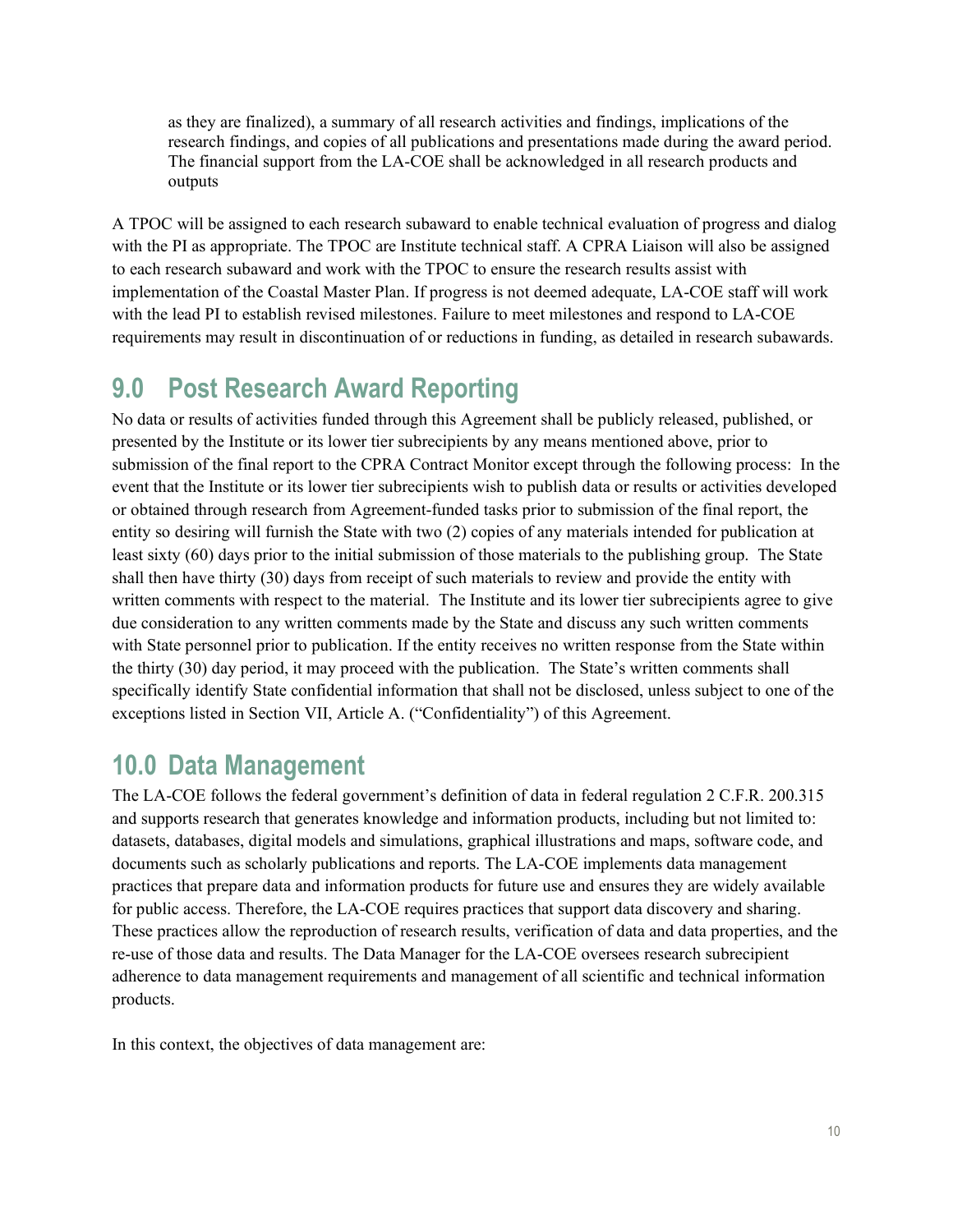- The creation and management of metadata that clearly documents all important properties of the data and data collection methods; this includes temporal and spatial information associated with the data and data collection; and
- Stable data archiving that allows a potential user to locate, access, and understand a desired dataset over the indefinite future. Data archiving should not alter data fidelity over time.

Detailed information regarding Data Management procedures is included in Appendix A.

### **11.0 Data Documentation and Dissemination Protocols**

The State of Louisiana encourages the use of data collected for the purpose of dissemination of information through publication of abstracts and scientific and technical papers and by direct presentations. Suitable venues for presentations include conferences, seminars, and workshops. Suitable venues to publish research results may include peer-reviewed technical journals and formats designed for popular audiences such as popular magazines, newspaper articles and television news, etc. However, to ensure proper quality assurance/quality control (QA/QC) of the information released, the dissemination of data/project information collected via State contracts is subject to the following protocols:

- After submission of the final report, the data and deliverables are considered "public domain" and the Institute, its lower tier subrecipients, and the State are free to use the data and results without restriction except as noted in the "Confidentiality" and "Patents and Copyrights" Articles of this Agreement
- The State may post the final report and all interim reports on the CPRA website except as noted in the "Confidentiality" and "Patents and Copyrights" Articles of this Agreement
- Publication by the State, the Institute, or its lower tier subrecipients shall give credit to the Parties and to all other funding agencies unless any funding agency, or the Parties to this Agreement, request that its credit acknowledgement be omitted. The following language must be used in publications: This study was supported by the Department of the Treasury through the Louisiana Coastal Protection and Restoration Authority's Center of Excellence Research Grants Program under the Resources and Ecosystems Sustainability, Tourist Opportunities, and Revived Economies of the Gulf Coast States Act of 2012 (RESTORE Act) (Award No.###). The statements, findings, conclusions, and recommendations are those of the authors and do not necessarily reflect the views of the Department of the Treasury
- In the event the CPRA Contract Monitor, or other CPRA scientist or engineer, has a role in the research effort of a specific task undertaken in connection with this Agreement, after research awards have been made, that merits this level of recognition, said CPRA personnel may, upon mutual agreement of the parties hereto, have their specific role acknowledged and/or be included as co-author on any publication resulting from the specific work in which they engaged
- Consistent with developing federal policy on the open access of government-funded research, the Institute, and/or its lower tier subrecipients will, to the extent provided for by law and in order to help advance science and improve the management of the Louisiana coastal area, make all reasonable efforts to ensure that any peer reviewed journal manuscripts are made accessible to the public no later than twelve (12) months after publication

The research subrecipients shall maintain all books, documents, papers, accounting records, and other evidence pertaining to costs incurred and shall make such materials available at their respective offices at all reasonable times during the contract period and for **five (5) years from the date of final payment of RESTORE Act Center of Excellence funds** for inspection by the State, Legislative Auditor and/or the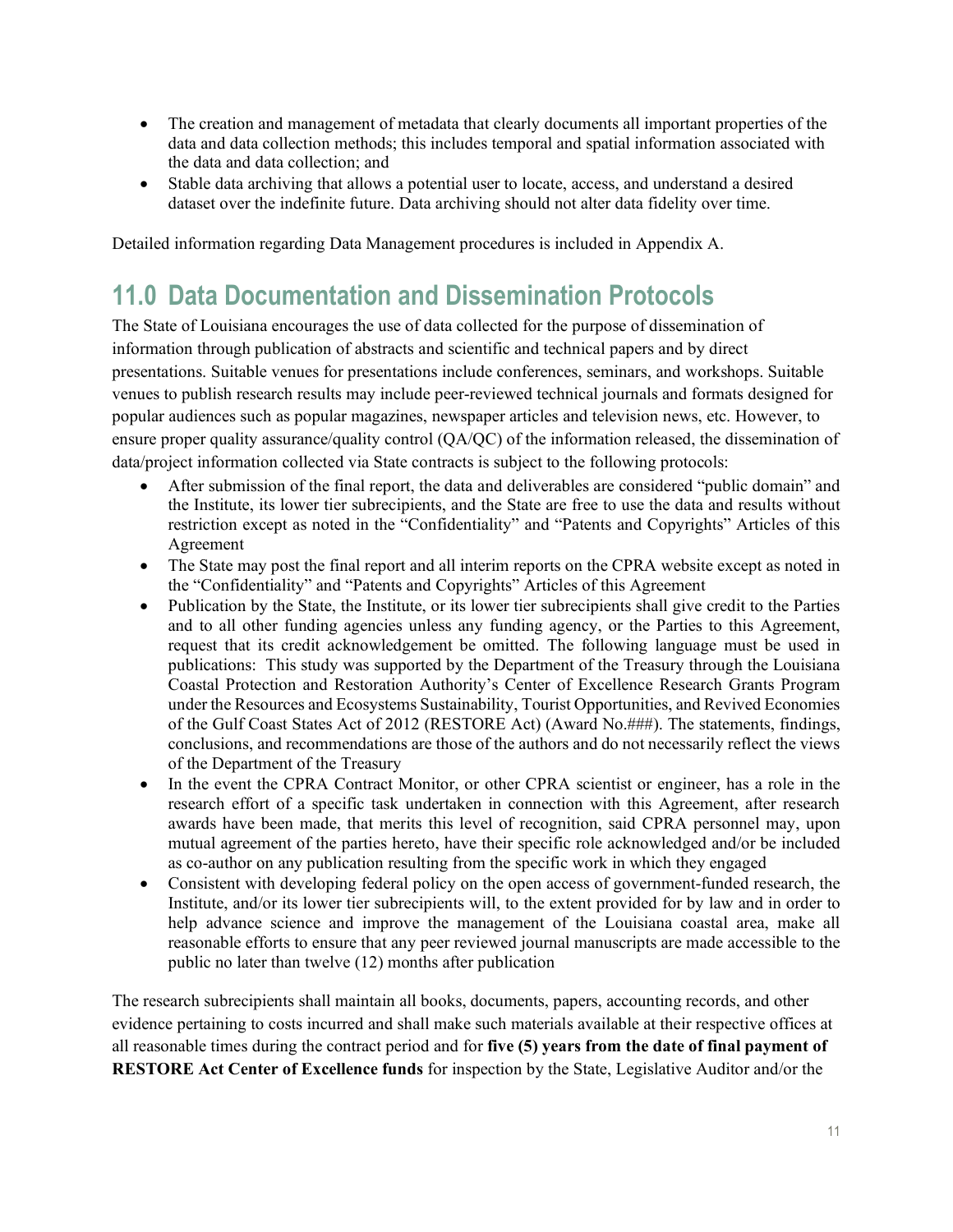Office of the Governor, Division of Administration auditors, and copies thereof shall be furnished if requested.

### <span id="page-16-0"></span>**12.0 Success Metrics and Assessment**

Several metrics reflect both the operational success of the LA-COE and the utility/quality of the research conducted and are categorized as follows: (1) competitive grants process, (2) research progress, (3) research accomplishments, and (4) outcomes (Table 5). Success of each of these categories is comprehensively assessed with quantitative targets dependent on the current budget and number and size of awards associated with the competitive grants process and reflect the inclusion of academia, industry, non-profits, and agencies. Success metrics were co-developed by CPRA, LA-COE, and EC.

Periodic reports, at least every three years, are generated and submitted to CPRA to quantitatively track progress towards the targets and determine where both successes and problems have been identified. Success metrics for the program are approved by the EC. Amendments or changes to success metrics, assessment criteria, and targets require review and approval by the EC.

| <b>Success Metric</b>     | C. DRUCCO, HIGHTCH, RODGODHIGHTCH, CLIVELING MILM VALL CON<br><b>Assessment</b>                       | <b>Target</b> |
|---------------------------|-------------------------------------------------------------------------------------------------------|---------------|
|                           | Percent of topical areas listed in the Research Needs                                                 | $> 75\%$      |
|                           | document that are addressed in the LOIs received                                                      |               |
|                           | Percent of topical areas listed in the Research Needs                                                 |               |
|                           | document that are addressed in the LOIs selected for full<br>proposals                                | > 75%         |
| <b>Competitive Grants</b> | Percent of submitted proposals that include more than<br>one Louisiana-based institution <sup>3</sup> | $> 50\%$      |
| <b>Process</b>            | Percent of submitted proposals that include                                                           |               |
|                           | collaborations between colleges/universities and                                                      | $> 25\%$      |
|                           | industry/non-profits/agencies                                                                         |               |
|                           | Percent of proposals that provide training opportunities                                              |               |
|                           | for graduate/undergraduate students or postdocs at                                                    | $> 90\%$      |
|                           | Louisiana-based colleges/universities                                                                 |               |
|                           | Maximum time from initiation of the research sub-                                                     | 10 weeks      |
|                           | recipient contract to execution of research activities                                                |               |
|                           | On-time reporting                                                                                     | $> 80\%$      |
|                           | On-time completion of deliverables                                                                    | $> 80\%$      |
| <b>Research Progress</b>  | On-time adherence to data management procedures                                                       | $> 80\%$      |
|                           | Percent of proposals for which no-cost extensions are<br>requested                                    | $< 20\%$      |

#### **Table 5. Success metrics, assessment criteria, and targets**

<span id="page-16-1"></span><sup>&</sup>lt;sup>3</sup> Louisiana-based institutions are defined as those institutions with their main office based in Louisiana.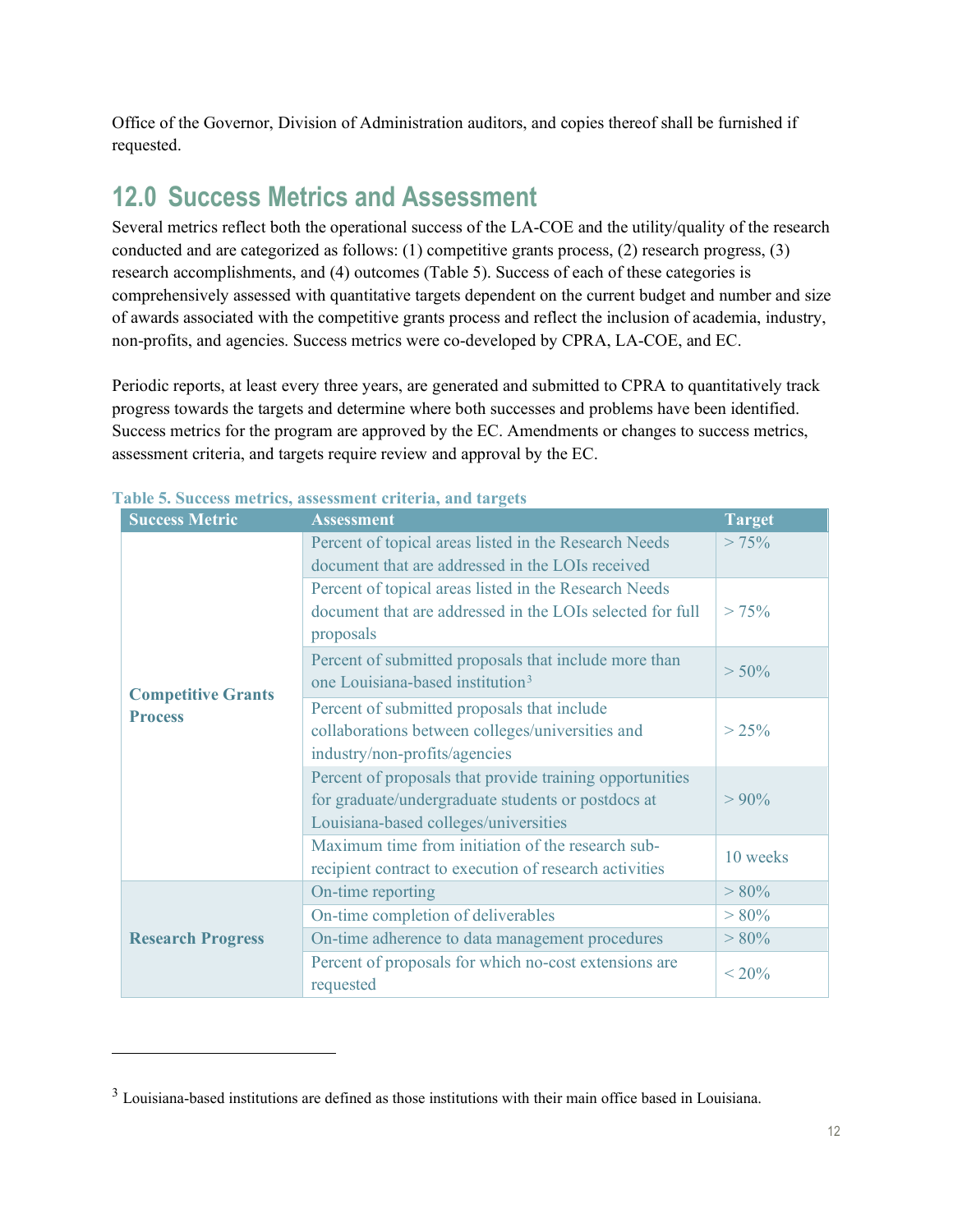| <b>Success Metric</b>  | <b>Assessment</b>                                                                                                                                                                     | <b>Target</b> |
|------------------------|---------------------------------------------------------------------------------------------------------------------------------------------------------------------------------------|---------------|
| <b>Research</b>        | Number of publications per funded project within two<br>years of project completion                                                                                                   | $1 - 3$       |
| <b>Accomplishments</b> | Percent of funded projects that train<br>graduate/undergraduate students or postdocs at<br>Louisiana-based colleges/universities                                                      | $>90\%$       |
| <b>Outcomes</b>        | Percent of funded research projects that improve or<br>support implementation of the Coastal Master Plan or<br>Coastal Master Plan projects within two years of project<br>completion | $100\%$       |

### **13.0 Reporting**

The LA-COE will assess and report on progress using defined metrics and address federal reporting requirements required for CPRA's reporting to the U.S. Department of the Treasury. In addition to financial and performance reports required by 2 C.F.R. Part 200, the LA-COE shall assist CPRA with providing the following:

- Any performance report as required by Section 5.0 of the U.S. Department of the Treasury's RESTORE Act Centers of Excellence Research Grants Program Guidelines and Application to Receive Federal Financial Assistance and any reports as prescribed by the U.S. Department of the Treasury in accordance with 31 C.F.R. § 34.706(b)
- An annual report to the Gulf Coast Ecosystem Restoration Council (Council) in accordance with 31 C.F.R. § 34.706(a) in a form set by the Council no later than 60 days after the end of the federal fiscal year

### <span id="page-17-0"></span>**14.0 Best Practices and Ethical Standards**

The LA-COE implements best practices and follows the highest ethical standards for financial tracking and reporting. The LA-COE management accepts responsibility for the preparation and fair presentation of financial statements including the design, implementation, and maintenance of internal control. The Institute's Board of Directors meetings are held quarterly during which time detailed financial reports are presented to them and the Board reviews the Institute's annual Tax Return Form 990 before filing. The Board of Directors adopted – and the Institute has implemented – a code of ethics and conflicts of interest policy given to all employees in the employee handbook that is followed by all LA-COE personnel.

In addition to the conflicts of interest policy implemented by the Institute, the LA-COE complies with the conflicts of interest provisions referenced in the [CPRA Internal Agency Policies](https://cims.coastal.louisiana.gov/RecordDetail.aspx?Root=0&sid=22031) and will comply with any additional agency conflicts of interest policies or procedures that CPRA may implement in the future. Any entity or individual performing work subject to any form of legal agreement with the Institute, including without limitation, research subrecipients, consultants, contractors, and subcontractors, must disclose any actual or potential conflicts of interest. In doing so, the entity or individual must establish that no conflict of interest exists regarding any existing or anticipated contractual and/or funding agreements and the receipt of funding from CPRA or the Institute. In addition, proposal submitters to LA-COE must provide a list of collaborators, advisors, and advisees for identifying potential conflicts of interests and avoiding bias in the selection of proposal reviewers. Collaborators are individuals who have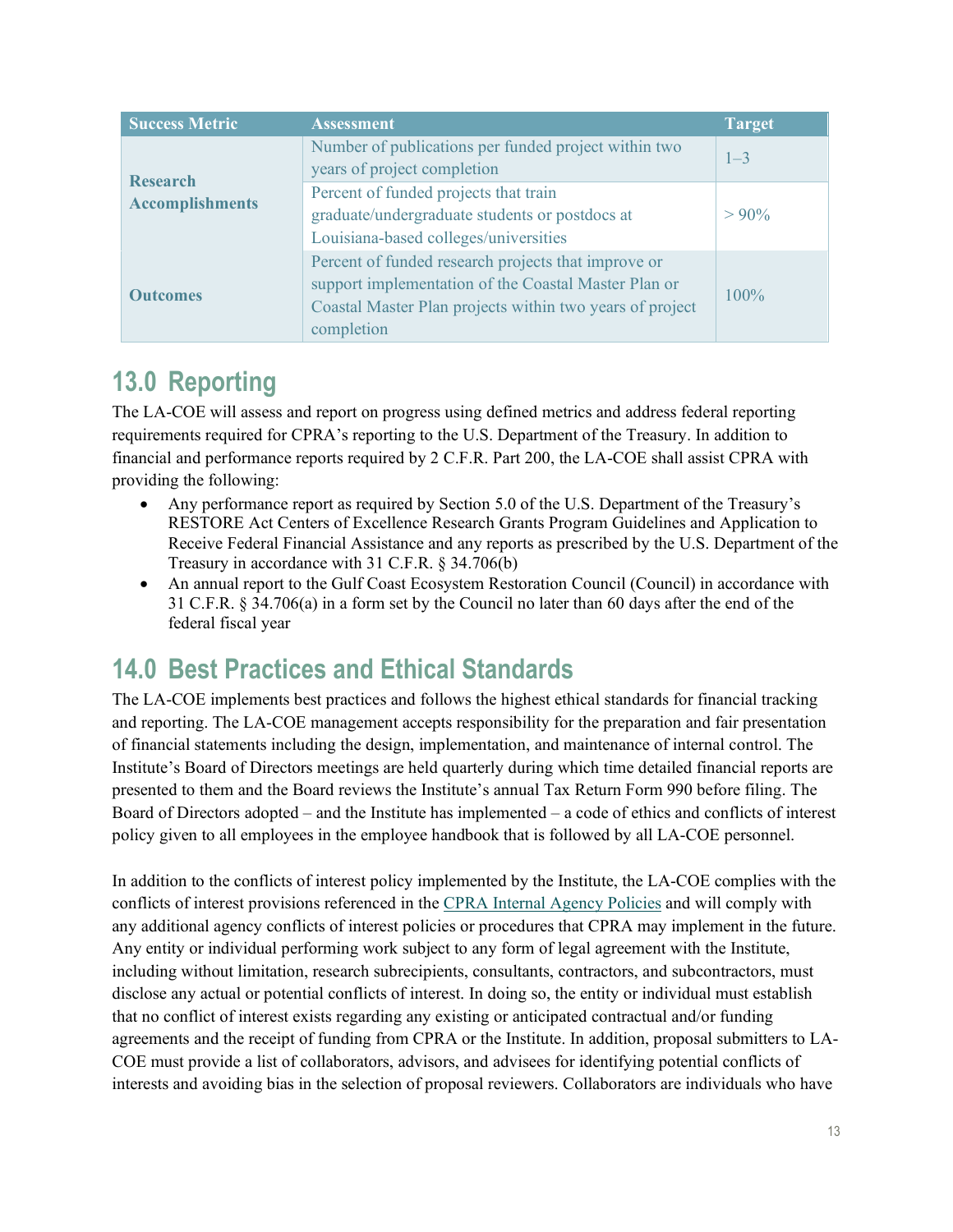participated in a project or publication within the last 60 months with any proposal submitter, including co-authors on publications. Collaborators also include those persons with whom the proposal submitters may have ongoing collaboration negotiations. Advisees and advisors do not have a time limit. Advisees are persons with whom the submitter has had an association as thesis or dissertation advisor or postdoctoral sponsor. Advisors include a submitter's own graduate and postgraduate advisors.

### <span id="page-18-0"></span>**15.0 Intellectual Property**

#### 15.1. OWNERSHIP AND PUBLICATION OF DATA

All records, reports, documents, and other material delivered or transmitted to the Institute or its lower tier subrecipients by the State shall remain the property of the State, and shall be returned to the State, at the recipient's expense, at termination or expiration of this Agreement. Copies of all records, reports, documents, or other material related to this Agreement and/or obtained or prepared by the Institute or its lower tier subrecipients in connection with the performance of the services contracted for herein shall, upon request, be provided to the State by the Institute and/or its lower tier subrecipients, at their expense.

The State encourages the use of data collected under this Agreement for the purpose of dissemination of information through abstracts, scientific and technical papers, presentations of technical/scientific papers in symposiums, seminars, and/or workshops, publication in journals, newspaper articles and television news, etc. However, to ensure proper quality assurance and quality control of the information released, the dissemination of data/project information collected, obtained, acquired, developed, learned, or created via State contracts is subject to the following protocols listed in sections 9.0 and 11.0.

#### ACCESS TO DATA

All data collected by the Institute or its lower tier subrecipients and all reports, documents, products, notes, drawings, tracings and files collected or prepared in connection with work authorized under this Agreement, except the Institute's or its lower tier subrecipients' personnel and administrative files, shall be made available to the State upon request and the State shall not be restricted in any way whatsoever in its use of such material for government purposes. Providing such data to the State may be delayed for up to sixty (60) days following State's request to allow preparation and submission of patent applications for any inventions developed in connection with the Agreement. Any reports produced as a result of this Agreement shall be made available for the State to release publicly at the discretion of the State.

With respect to research data, which shall include the recorded factual material commonly accepted in the scientific community as necessary to validate research findings (but not any preliminary analyses, drafts of scientific papers, plans for future research, peer reviews, or communications with colleagues), the Institute and/or its lower tier subrecipients, as applicable, shall retain all rights in said data but shall provide timely and unrestricted access to the data to Board, CPRA and the U.S. Government. Without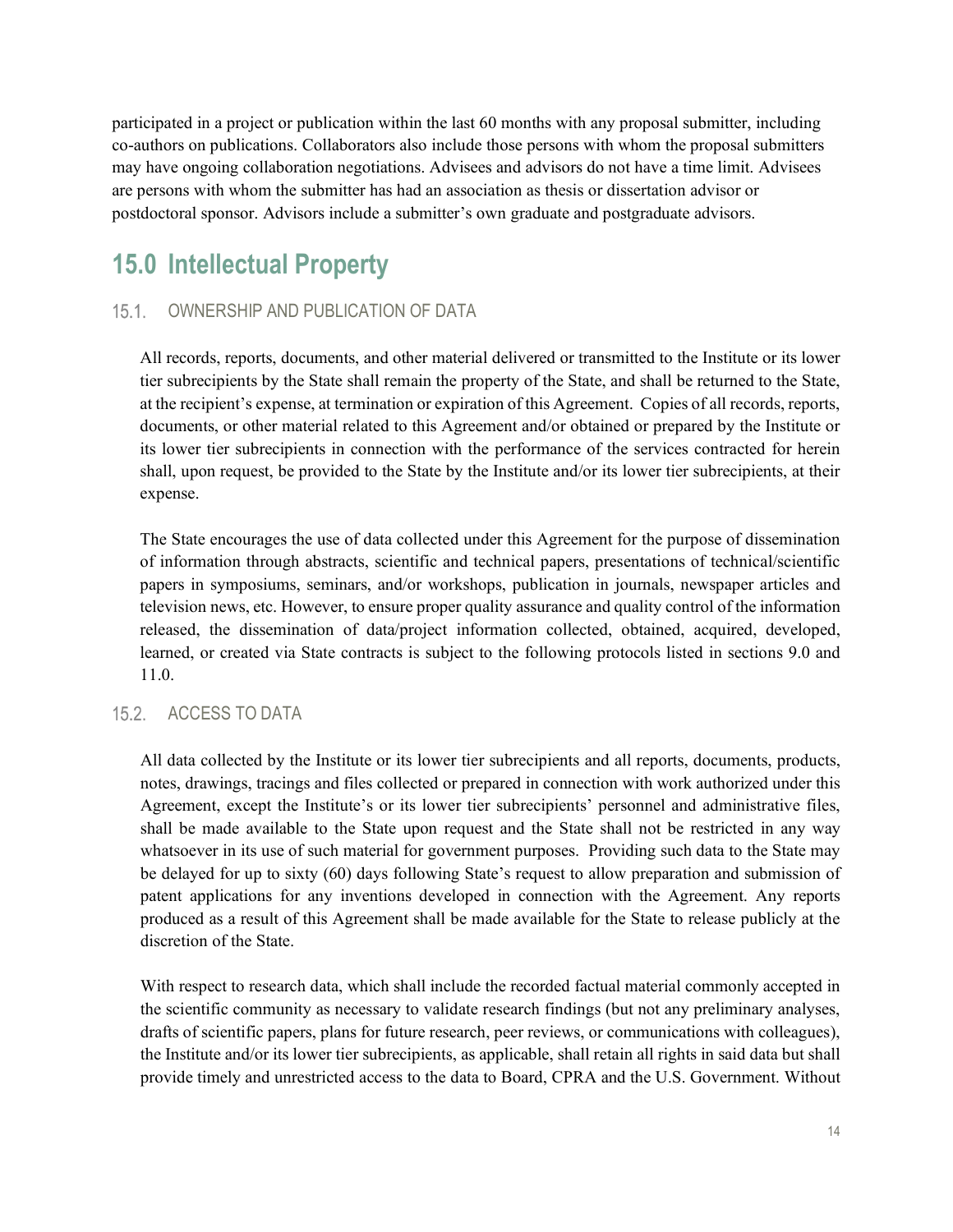limitation of the foregoing, the Board, CPRA and the U.S. Government shall have the right to: (1) obtain, reproduce, publish, or otherwise use the research data first produced using Grant Funds, and (2) authorize others to receive, reproduce, publish, or otherwise use such data for Board, CPRA or U.S. Government purposes.

#### $15.3.$ PATENTS AND COPYRIGHTS

The proprietary rights of any intellectual property developed as a result of this project shall be governed by the following provisions:

The Parties hereby mutually agree that, if patentable discoveries or inventions should result from the Agreement-funded work described herein, the Institute and/or its lower tier subrecipients, as applicable, may retain the entire right, title, and interest throughout the world to each invention resulting from work using the Grant Funds, subject to the license set forth below and to the "march-in" rights of the United States Government as set forth in the statutes and regulations cited herein.

The Institute and/or its lower tier subrecipients, as applicable, agree to and hereby grant to the United States Government, the State, and all State of Louisiana Departments, Agencies, and Offices funding the relevant Agreement-funded work (collectively the "Funding Parties") a worldwide, nonexclusive, nontransferable, irrevocable, paid-up license to practice or have practiced for or on behalf of the Funding Parties the patentable discoveries or inventions, including related know-how, resulting from the relevant Agreement-funded work. Such licenses may not be sublicensed, including sublicense for profit commercial entities, unless such sublicenses are made solely for government purposes. Recipient governmental agencies of such non-exclusive licenses will indemnify the Institute and/or its lower tier subrecipients, and/or the Board and CPRA, as applicable, and their Board of Supervisors, officers, employees, and agents from all liability arising from licensees manufacture, use or disposition of any patent rights, know-how or technology rights.

If the Institute and/or its lower tier subrecipients elect not to retain title to any invention resulting from work using the Grant Funds or decide to discontinue or refrain from providing the financial support for the prosecution or maintenance of patent protection for any patentable discoveries or inventions, the State shall be free to file or continue prosecution or maintain any such patent application(s), and to maintain any patent issuing thereon in the United States and in any foreign country at its sole expense and, if the State elects solely to continue prosecution or to maintain any such patent application(s) or issued patent(s), the Institute's and/or its lower tier subrecipients' entire right, title, and interest throughout the world to such invention(s) and applicable patent(s) or patent application(s) shall be transferred to the State.

The Institute and/or its lower tier subrecipients may copyright any work that is subject to copyright and was developed, or for which ownership was acquired, under this Agreement. The United States, the State, and all other governmental agencies funding the relevant work reserve a royalty-free, perpetual, nonexclusive and irrevocable license to reproduce, publish, distribute, exhibit, and/or otherwise use and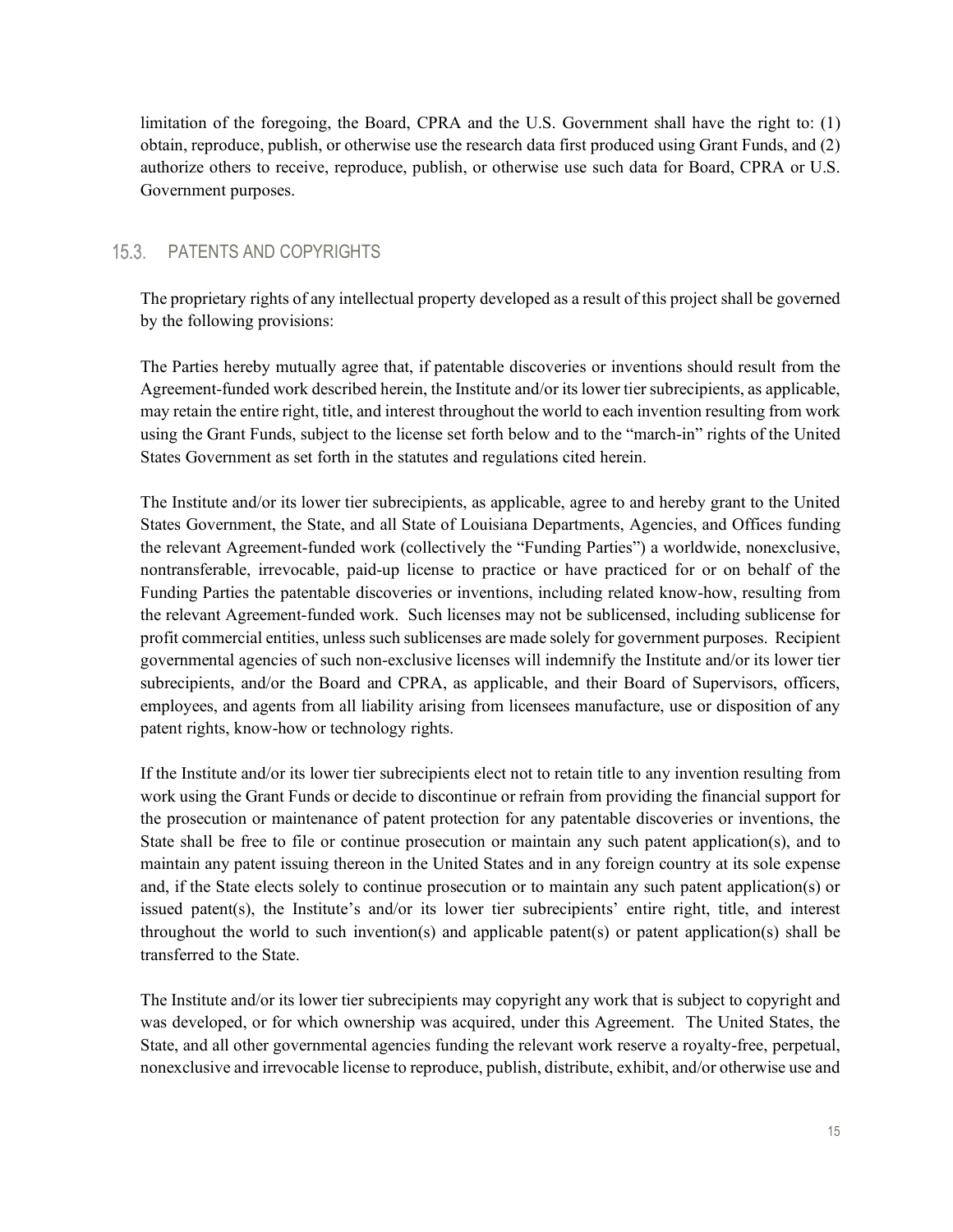exploit the work throughout the world in all media now known or hereafter devised, and to authorize others to do so for governmental purposes.

In addition to any other rights it may have, the U.S. Government shall have the rights provided in 2 C.F.R. § 200.315, as that section may be revised from time to time.

The policies on patents outlined in 35 U.S.C. §§ 200-211, in 37 C.F.R. § 401, and in the Presidential Memorandum on Government Patent Policy dated February 18, 1983, will serve as guidance on patent rights on inventions developed by the Institute and/or its lower tier subrecipients, as applicable, using Grant Funds so as to encourage the maximum participation in the COE Program.

### **16.0 Amending the Standard Operating Procedures**

Any amendments or changes to the SOPs by the LA-COE will require review and approval by the EC and CPRA. In the event of any inconsistent or incompatible provisions for research subrecipients in these SOPs, the terms and conditions of the subaward take precedence.

### <span id="page-20-0"></span>**17.0 Acknowledgements**

This project was paid for with federal funding from the U.S. Department of the Treasury through the Louisiana Coastal Protection and Restoration Authority's Center of Excellence Research Grants Program under the Resources and Ecosystems Sustainability, Tourist Opportunities, and Revived Economies of the Gulf Coast States Act of 2012 (RESTORE Act). The statements, findings, conclusions, and recommendations are those of the author(s) and do not necessarily reflect the views of the U.S. Department of the Treasury.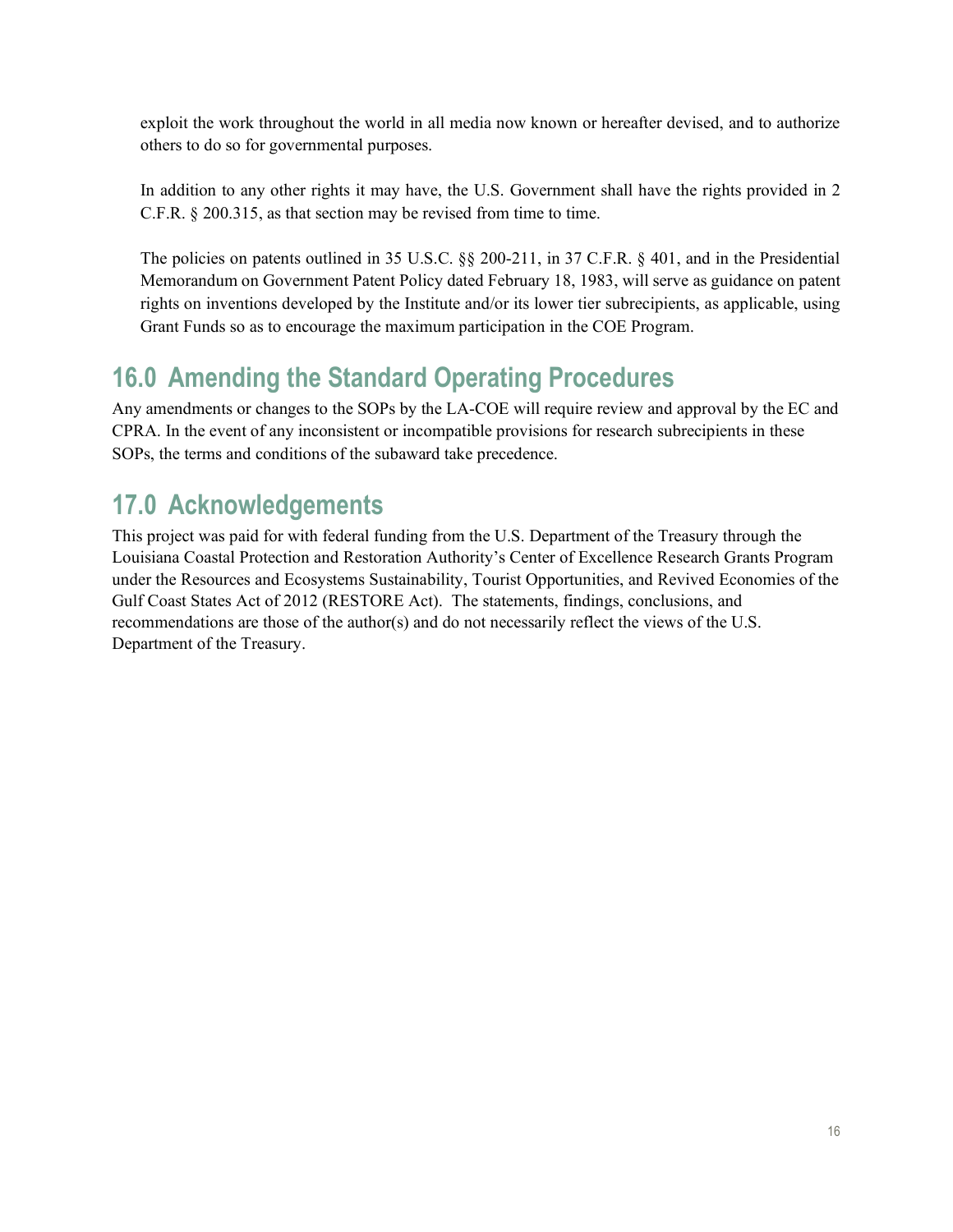### <span id="page-21-0"></span>**Appendix A. Data Management Policy**

### REQUIREMENTS FOR RESEARCH SUBRECIPIENTS OF LA-COE FUNDS

All full proposals submitted to the LA-COE require a data management plan that addresses the data management objectives stated in section [10.0](#page-14-1) and follows the guidelines outlined in the RFP. Protocols for data collection and processing, record-keeping, and data management are required to be consistent with the specifications defined in the CPRA internal policies, the LA-COE's Standard Operating Procedures, and the standard terms and conditions of the award. All projects must ensure that data and materials are collected, archived, digitized, and made available using methods that allow current and future investigators to re-use the data and material. Data re-use requires the same approximate knowledge of the data properties as the original researcher/investigator. Therefore, the use of open standards for data sharing (i.e., data formats that do not require proprietary software to be read) is required. All data, collected data products, and metadata must be made publicly available within one year after submission of the final report.

All information products resulting from funded projects must be associated with detailed, machinereadable metadata (International Organization for Standardization [ISO] format) and shared in a regional or national digital repository or data center (i.e., National Centers for Environmental Information, Interuniversity Consortium for Political and Social Research, DataOne Dash) that promotes discovery and long-term preservation. The LA-COE encourages the use of free data repositories, although there might be situations, such as that relating to data format or file size, when this is not possible. Failure or delay to make data accessible may be considered by the LA-COE when making future funding decisions. Metadata and details of the repositories used must be provided to the LA-COE to enable tracking of all LA-COE data and information products. The LA-COE will provide a catalogue of all LA-COE data to the public upon request to facilitate data dissemination.

Requirements for data management plans include, but are not limited to, the following information:

- Data types, sample types, physical collections, coordinates, software, hardware, and any other materials or data to be produced, including that collected from primary sources and that derived from secondary sources, over the course of the grant
- QA/QC procedures to assess and improve data integrity and account for data interpretation
- Details on short-term data management procedures, including plans and timelines for data backup to secure the data storage
- Details on long-term data management procedures, including publishing and archiving data, samples, and other research products in corresponding regional or national data archives

Data management should be considered prior to the project starting to implement robust and efficient protocols best tailored to each individual research project. The initial steps of data management should include documenting the following:

- Source and permissions for use of proprietary data; justification for protection if the proposed project involves creation or use of confidential or sensitive information
- Hardware, software, and infrastructure used to collect, process, and store data
- Data organization plans
- Detailed procedures and timelines for release of data and associated metadata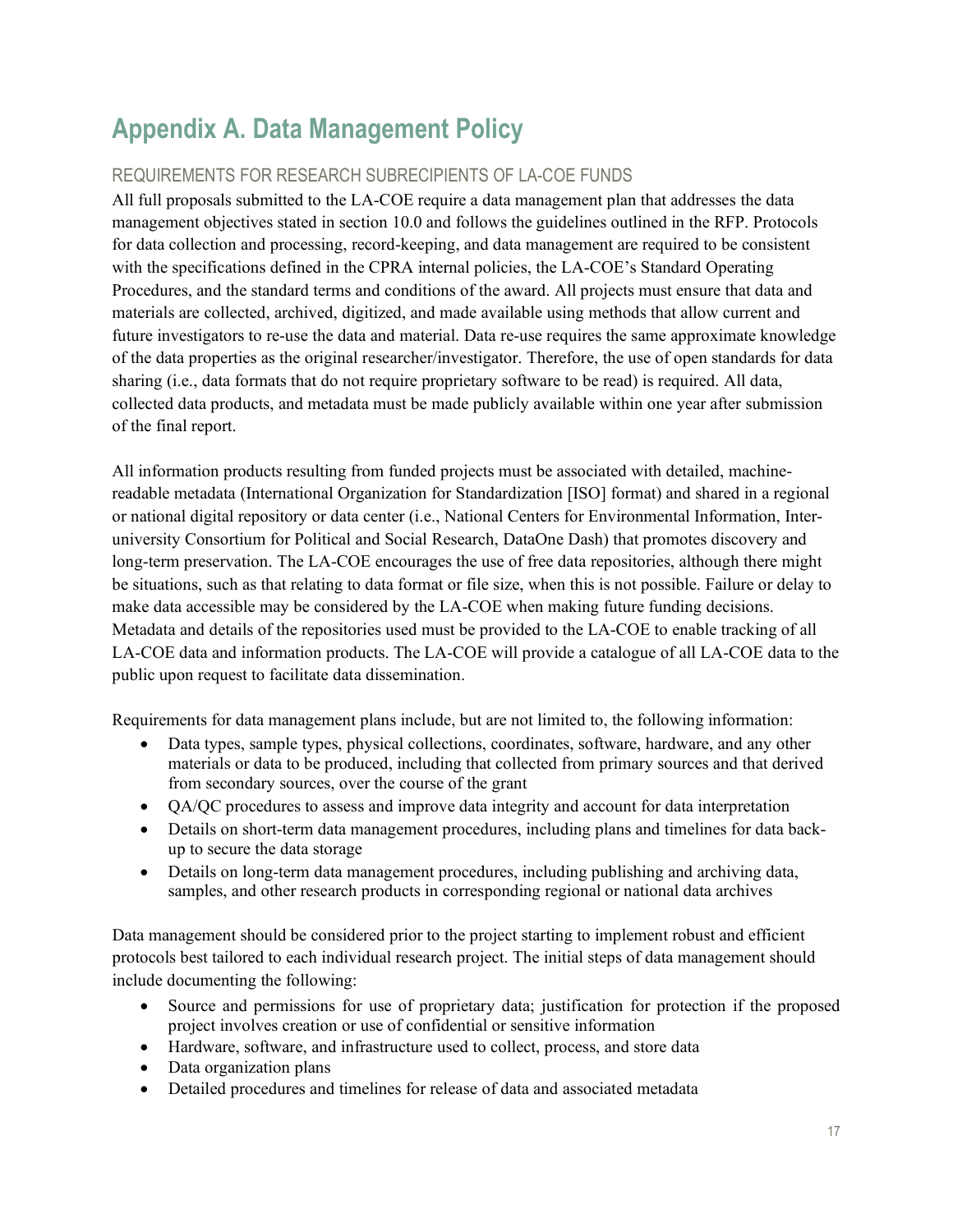Prior to awarding the subrecipients, the data management plans in the full proposals will be reviewed by the LA-COE's Data Manager to determine adherence to LA-COE SOPs and RFP requirements.

Once awarded, the research subrecipients will be reminded/notified of the data management requirements of the program-funded projects. Documents, such as lists of data management resources, data repositories, metadata creation tools, data "back-up" strategies, and a checklist may be provided to help facilitate good data management practices. The Data Manager will be made available to researchers via email or webinar, when requested, to help answer specific project-related questions and help expand the data management plan from their proposal to a fully functioning plan for their project by taking into consideration the review comments provided by the Data Manager and the LA-COE data management guidelines. The following table (Table A1) lists the responsibilities of research subrecipients and the related support by the LA-COE's Data Manager.

|  | <b>Research Subrecipient</b><br><b>Responsibility</b> | <b>LA-COE Data Manager Support</b>                                                                                                                                                                                                       |
|--|-------------------------------------------------------|------------------------------------------------------------------------------------------------------------------------------------------------------------------------------------------------------------------------------------------|
|  | Plan to manage data                                   | Support research subrecipient in answering questions in the<br>data management plan checklist                                                                                                                                            |
|  | Collect, generate, acquire, and<br>organize data      | Ensure that researchers collect, record, and organize<br>$\bullet$<br>information required to complete metadata records<br>Assist researchers in implementing data management best<br>$\bullet$<br>practices for their data and projects |
|  | Create metadata                                       | Provide information and links about metadata creation tools,<br>specifically related to proper formats and information that<br>should be included                                                                                        |
|  | Plan data "back-up" storage strategies                | Identify possible data "back-up" storage strategies and tools                                                                                                                                                                            |
|  | Long-term data storage/archival                       | Identify possible long-term data storage options                                                                                                                                                                                         |

The Data Manager will review all quarterly Performance Progress Reports (PPRs) for updates on the data management. Key tasks that need to be reported in the PPRs include:

- Progress on the implementation of the data management plan regarding physical samples (if applicable) and data tracking (e.g., chain of custody for physical samples, versions of programming code)
- Progress on data processing
- Progress on data reporting (e.g., number of presentations, peer-reviewed publications; differentiating those in preparation and those completed)
- Report on data storage procedures (including data back-up procedures)
- General report of the completion of activities listed in the project data management plan (including relative progress towards completion, justification for any deviations from the plan, and foreseeable problems in the future and the expected problem mitigation activities)

An initial meeting with the Data Manager will be held to introduce best file and data management practices, identify areas of concern, and provide strategies for implementing best practices.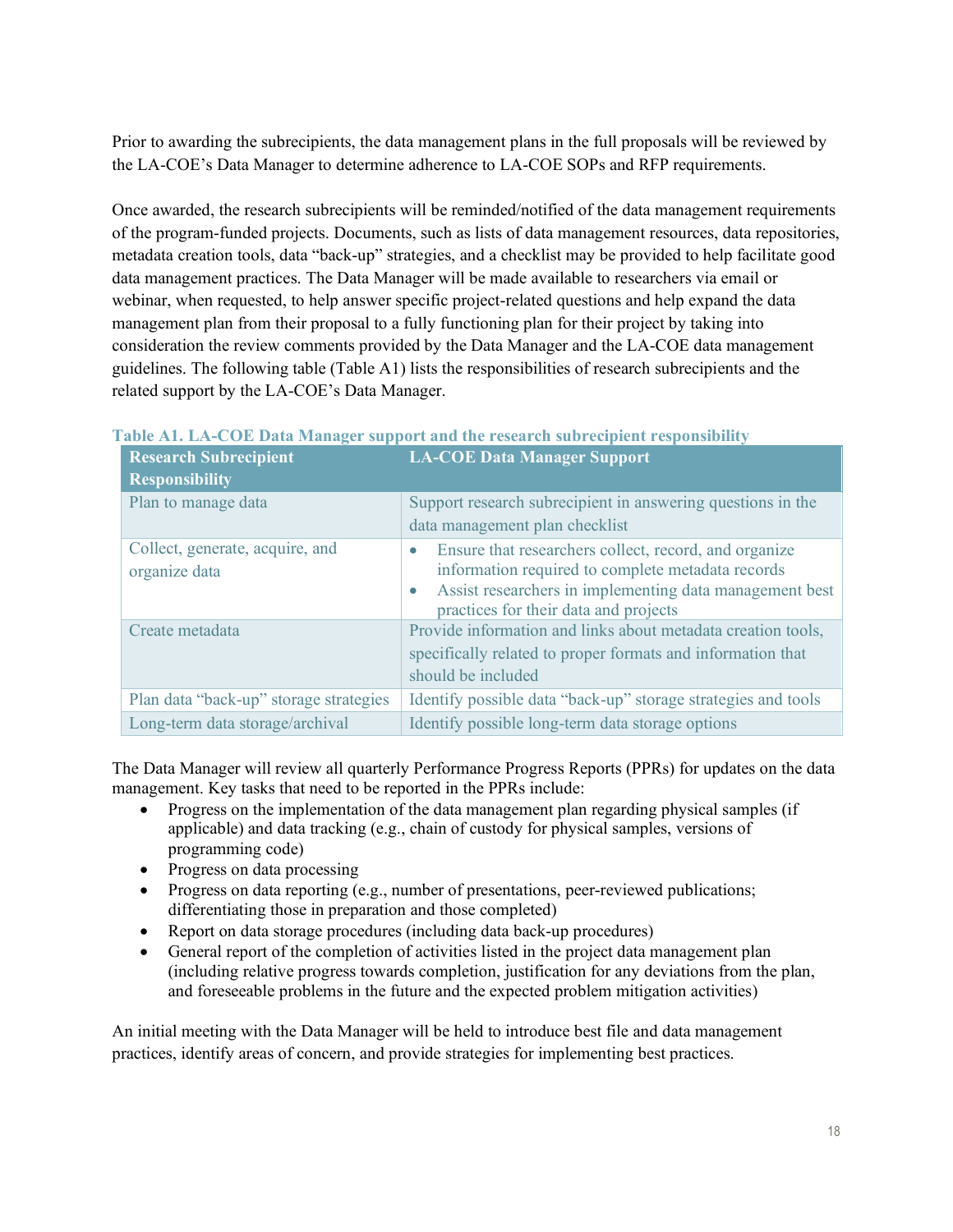#### REQUIREMENTS FOR OPERATION OF LA-COE

The Data Manager of the LA-COE oversees all management of scientific and technical information products produced by the LA-COE. Furthermore, the Data Manager takes part in the Data Management Working Group of the Gulf of Mexico Restoration and Science Programs Coordination Forum. Internally, the Data Manager assures that the products produced from the LA-COE are:

- Available only to their intended audience
- Securely stored
- Organized in a logical way allowing for efficient future retrieval

The Data Manager will guide the LA-COE team in organizing their data, devise protocols for robust daily on- and off-site data storage (including planning redundant, i.e., back-up data storage), and support the review process of the full proposals.

All files – including, but not limited to, pre-proposal documents (e.g., LOIs), full proposals, PPRs, meeting notes, presentations, contracts, saved email communications – are stored in the project folder on the LA-COE's network and are backed up frequently. Electronic communication (i.e., emails) will also be securely backed up. The expected files types related to LA-COE workflow include Adobe Portable Document Format (i.e., pdfs), Microsoft Word and Outlook documents, PowerPoint presentations, Excel sheets, and jpeg (and other vector formats) and tiff (and other raster formats) image file formats. Full proposals may also be saved in grant management software.

Files will be backed up on a daily basis. Restoration of backed-up files will be tested monthly, and when changes to the backup system have been made.

The LA-COE shall maintain all books, documents, papers, accounting records, and other evidence pertaining to costs incurred and shall make such materials available at their respective offices at all reasonable times during the contract period and for **five (5) years from the date of final payment of RESTORE Act Center of Excellence funds** for inspection by the State, Legislative Auditor and/or the Office of the Governor, Division of Administration auditors, and copies thereof shall be furnished if requested.

Quarterly PPRs will be submitted electronically to LA-COE and then saved by Grants Manager under the folder of the associated funding cycle. Should PPRs indicate that the data management efforts are not sufficient or if problems arise that the TPOC cannot address over the course of the three-month period, the Data Manager will inform the Deputy Director regarding any concerns. They will work directly with the research subrecipient to support the data management through email, calls, video calls, or even on-site visits if other methods of support do not suffice.